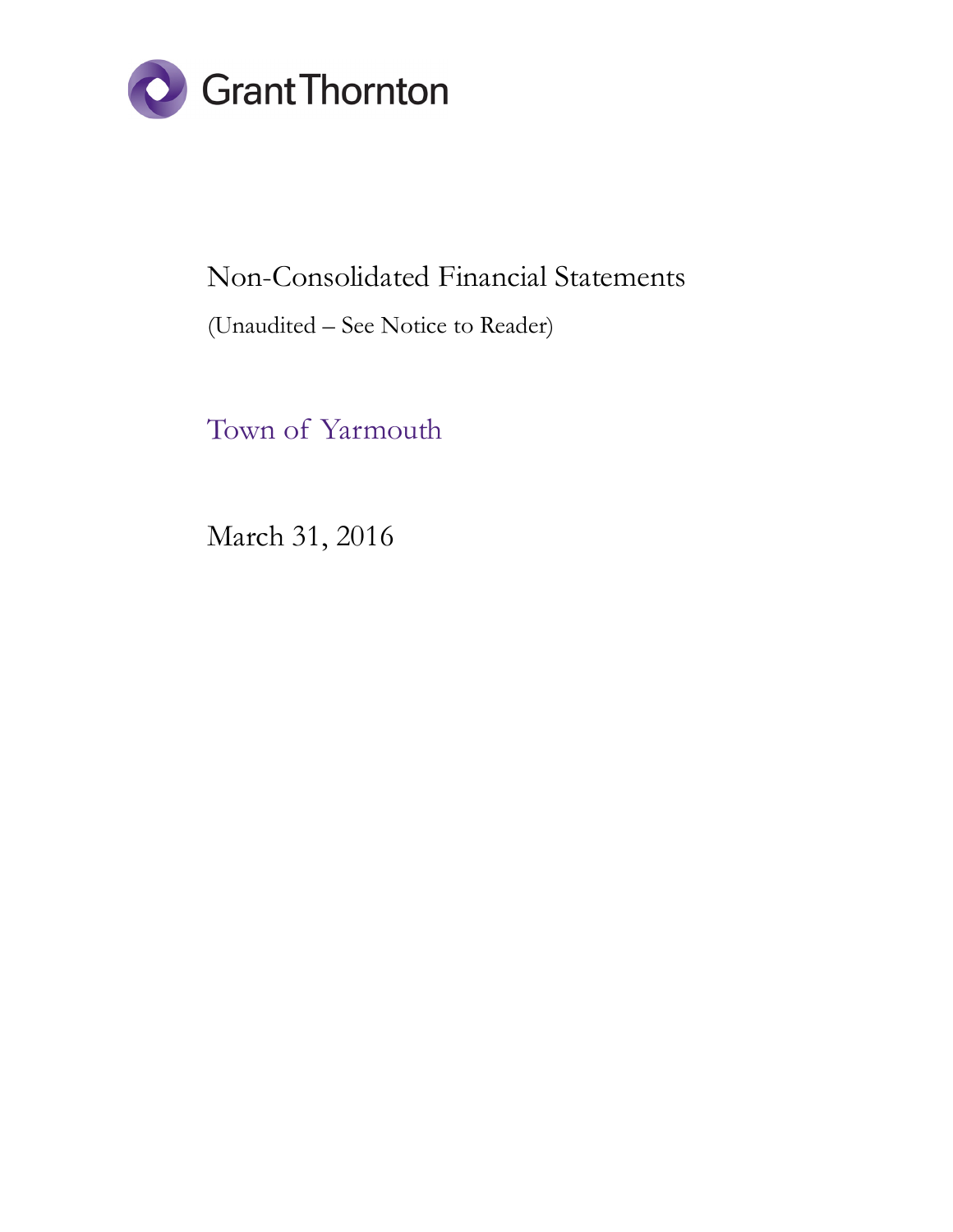# **Contents**

|                                                                                                           | Page         |
|-----------------------------------------------------------------------------------------------------------|--------------|
| Notice to Reader                                                                                          | 1            |
| <b>General Section</b>                                                                                    |              |
| Non-Consolidated Statement of Operations                                                                  | $\mathbf{2}$ |
| Non-Consolidated Operating Fund Balance Sheet                                                             | $3 - 4$      |
| Non-Consolidated General Capital Fund Balance Sheet                                                       |              |
| Non-Consolidated Statement of Investment in Capital Assets<br>Non-Consolidated Tangible Capital Assets    | 5<br>6<br>7  |
| Non-Consolidated School Capital Fund Balance Sheet                                                        | 8            |
| Non-Consolidated Schedules to Statement of Operations                                                     | $9 - 14$     |
| <b>Water Utility</b>                                                                                      |              |
| Non-Consolidated Statement of Operations                                                                  | 15           |
| Non-Consolidated Operating Fund Balance Sheet                                                             | 16           |
| Non-Consolidated Capital Fund Balance Sheet                                                               | 17           |
| Non-Consolidated Tangible Capital Assets<br>Non-Consolidated Statement of Investment in Capital Assets    | 18<br>18     |
| Non-Consolidated Schedules to Statement of Operations                                                     | $19 - 20$    |
| <b>Trust and Special Funds</b>                                                                            |              |
| Non-Consolidated Trust Fund Balance Sheet                                                                 | 21           |
| Non-Consolidated Statement of Trust Fund Reserves                                                         | 21           |
| Non-Consolidated Capital Reserve Fund Balance Sheet<br>Non-Consolidated Statement of Capital Reserve Fund | 22<br>22     |
| Non-Consolidated Operating Reserve Fund Balance Sheet                                                     | 23           |
| Non-Consolidated Statement of Operating Reserve Fund                                                      | 23           |
| Notes to the Non-Consolidated Financial Statements                                                        | $24 - 25$    |
| Other                                                                                                     |              |
| Non-Consolidated Schedule of Debenture Debt Charges and Term Debt                                         | 26           |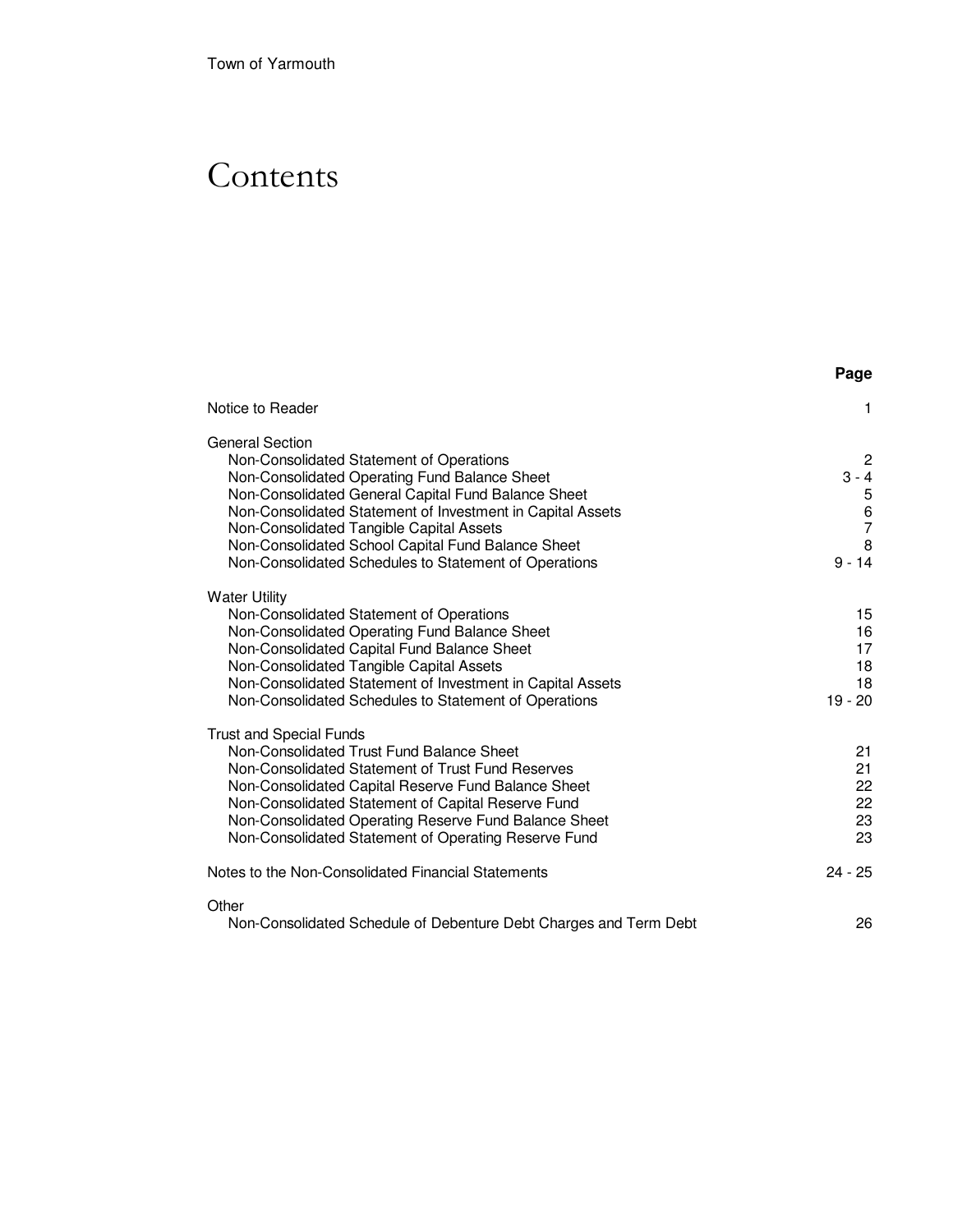

## Notice to Reader

Grant Thornton LLP 328 Main Street, PO Box 297 Yarmouth, NS B5A 4B2

T (902) 742-7842 F (902) 742-0224 www.GrantThornton.ca

On the basis of information provided by management, we have compiled the non-consolidated Operating Fund and Capital Fund balance sheets of the General Fund, the Water Utility, Trust Funds and Reserve Funds of the Town of Yarmouth as at March 31, 2016 and the nonconsolidated statement of operations for the year then ended.

We have not performed an audit or a review engagement in respect of these financial statements and, accordingly, we express no assurance thereon.

Readers are cautioned that these statements may not be appropriate for their purposes.

Yarmouth, Canada

Grant Thouton LLP

September 26, 2016 Chartered Professional Accountants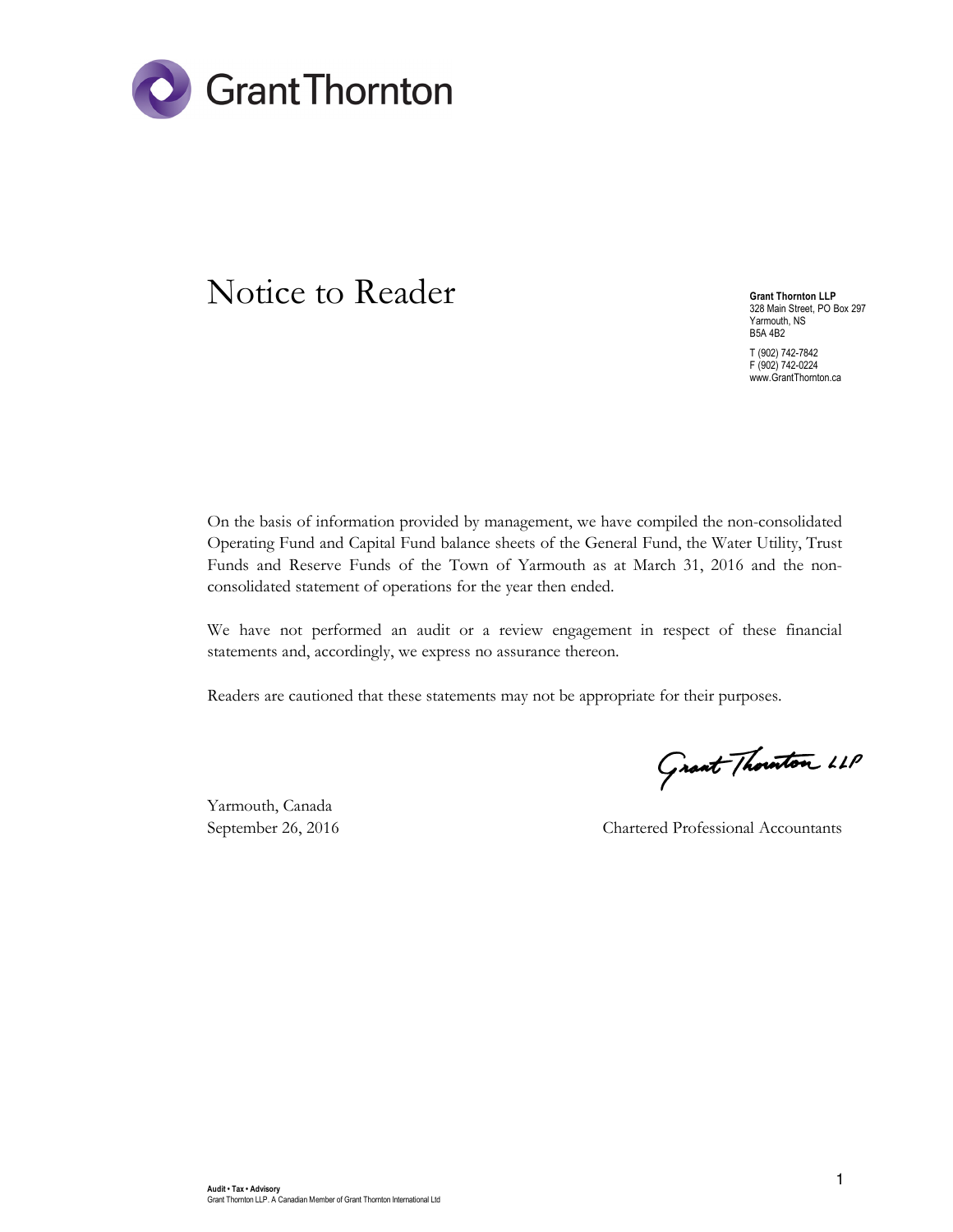(Unaudited – See Notice to Reader)

| Year Ended March 31                                            |               | 2015          |              |
|----------------------------------------------------------------|---------------|---------------|--------------|
|                                                                | <b>Budget</b> | <b>Actual</b> | Actual       |
| Revenues                                                       |               |               |              |
| Taxes                                                          | \$12,414,319  | \$12,416,889  | \$12,184,886 |
| Grants in lieu of taxes                                        | 1,142,376     | 1,105,013     | 1,110,230    |
| Services provided to other governments                         | 696,099       | 743,093       | 781,799      |
| Sales of services                                              | 66,250        | 82,148        | 73,977       |
| Other revenue from own sources<br>Unconditional transfers from | 1,966,703     | 1,976,329     | 2,136,178    |
| other governments<br>Conditional transfers from federal/       | 728,189       | 728,189       | 728,184      |
| provincial governments                                         |               | 43,129        | 95,058       |
| Other transfers                                                | 234,664       | 234,664       | 626,610      |
|                                                                | 17,248,600    | 17,329,454    | 17,736,922   |
| <b>Expenses</b>                                                |               |               |              |
| General government services                                    | 1,607,054     | 1,655,831     | 1,633,449    |
| Protective services                                            | 4,755,196     | 4,802,343     | 4,667,206    |
| <b>Transportation services</b>                                 | 2,053,119     | 1,756,245     | 2,252,494    |
| Environmental health services                                  | 2,375,154     | 2,382,239     | 2,384,907    |
| Environmental development services                             | 1,539,054     | 1,758,214     | 1,832,578    |
| Recreation and cultural services                               | 959,797       | 885,865       | 907,684      |
| <b>Fiscal services</b>                                         | 3,957,122     | 4,256,209     | 4,045,642    |
|                                                                | 17,246,496    | 17,496,946    | 17,723,960   |
| Annual surplus (deficit) before the undernoted                 | 2,104         | (167, 492)    | 12,962       |
| Other pension recovery (expense)                               |               | 235,958       | (308, 400)   |
| Annual surplus (deficit)                                       | 2,104<br>S    | 68,466<br>\$  | (295, 438)   |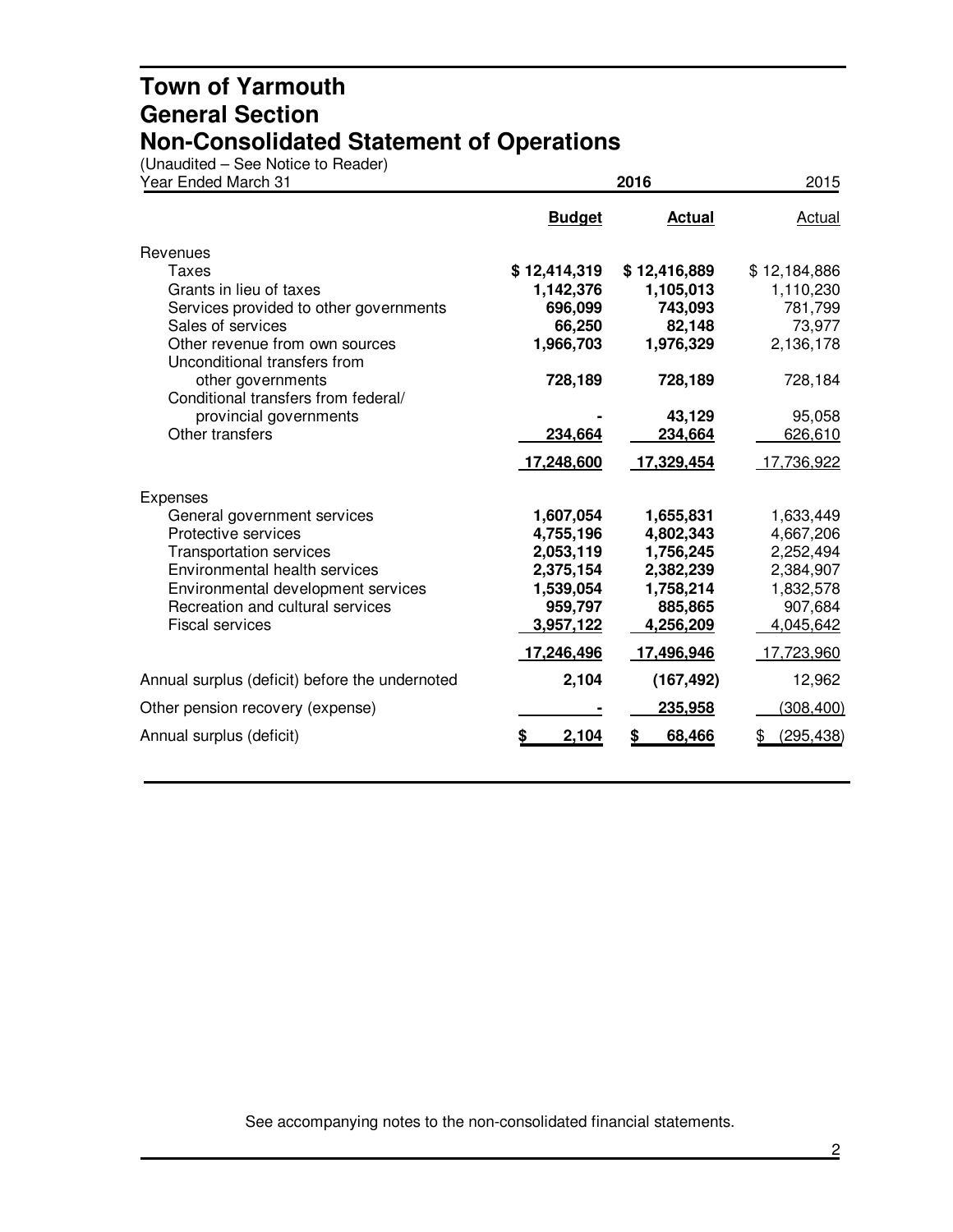#### **Town of Yarmouth General Section Non-Consolidated Operating Fund Balance Sheet**

(Unaudited – See Notice to Reader)

| March 31                                                                                                                                                                                                                | 2016                                                                       | 2015                                                                        |
|-------------------------------------------------------------------------------------------------------------------------------------------------------------------------------------------------------------------------|----------------------------------------------------------------------------|-----------------------------------------------------------------------------|
| <b>Assets</b><br>Cash and cash equivalents                                                                                                                                                                              | 1,663,469<br>S.                                                            | \$3,690,395                                                                 |
| <b>Receivables</b><br>Taxes receivable (Note 1)<br>Sewer rates receivable (Note 2)<br>Other local governments<br>Due from controlled and non-controlled agencies (Note 3)<br>Other receivables<br>Trade accounts<br>HST | 670,845<br>206,213<br>55,374<br>276,290<br>414,264<br>199,726<br>1,822,712 | 934,526<br>204,314<br>109,433<br>168,779<br>629,779<br>356,752<br>2,403,583 |
| Other assets<br>Pension benefit asset<br>Prepaid expenses                                                                                                                                                               | 271,458<br><u> 17,928</u><br>289,386<br>3,775,567<br>S.                    | 35,500<br><u>57,359</u><br>92,859<br>\$6,186,837                            |

On Behalf of the Town Council

Mayor Mayor Mayor Mayor Music Music Music Music Music Music Music Music Music Music Music Music Music Music Music Music Music Music Music Music Music Music Music Music Music Music Music Music Music Music Music Music Music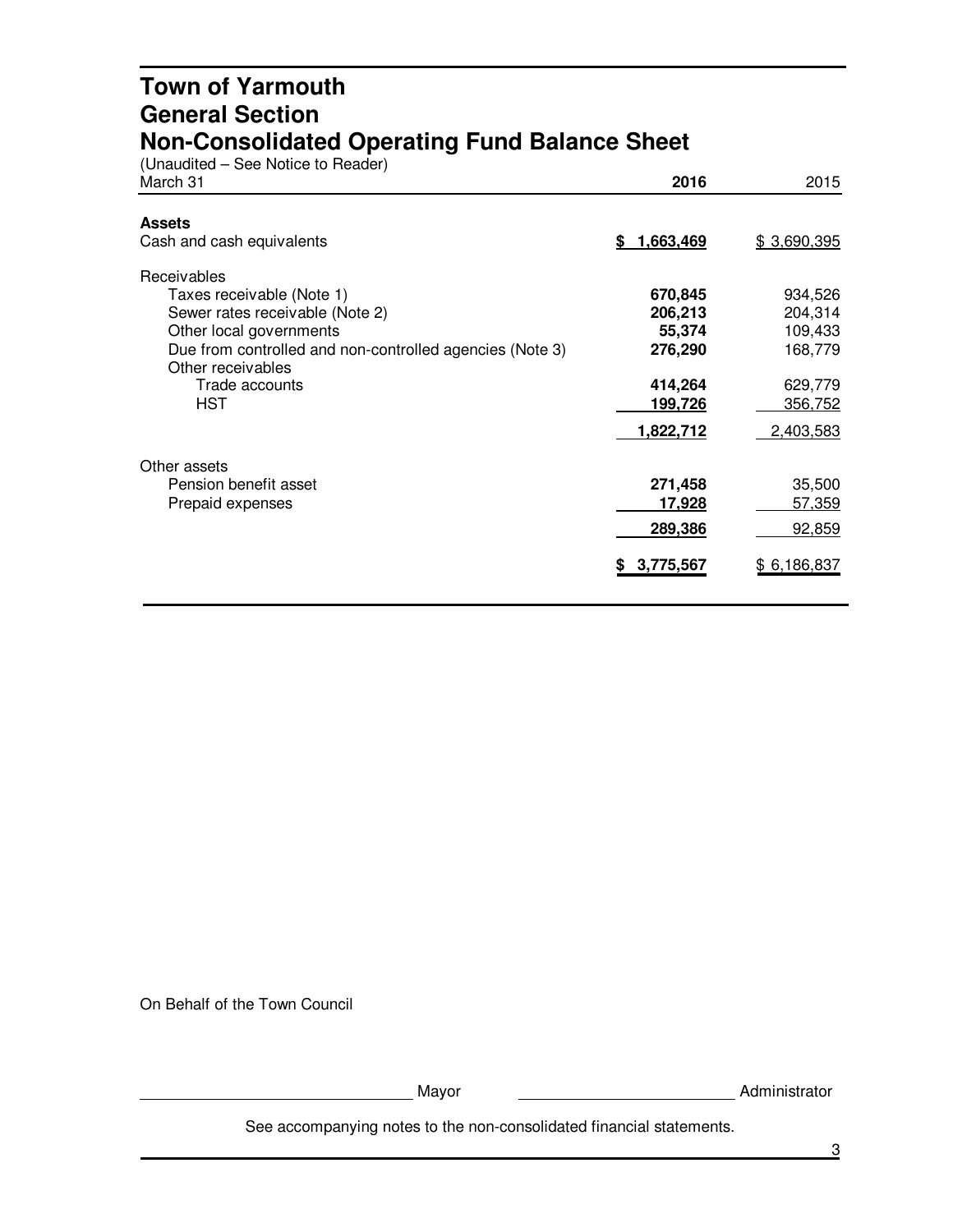#### **Town of Yarmouth General Section Non-Consolidated Operating Fund Balance Sheet**

(Unaudited – See Notice to Reader)

| March 31                                                                                                                                           | 2016                                                          | 2015                                                                   |
|----------------------------------------------------------------------------------------------------------------------------------------------------|---------------------------------------------------------------|------------------------------------------------------------------------|
| <b>Liabilities</b><br>Federal Government and its agencies<br>Provincial Government and its agencies<br>Due to own funds (Note 4)<br>Trade accounts | \$<br>424,493<br>221,000<br>611,880<br>1,033,042<br>2,290,415 | \$<br>362,260<br>221,000<br>3,186,603<br><u>1,116,266</u><br>4,886,129 |
| Other liabilities<br>Prepayment of taxes<br>Deferred revenue<br>Neighborhood Improvement Program<br>Post-employment benefit obligations            | 78,162<br>192,143<br>505<br>709,754<br>980,564                | 74,198<br>131,107<br>505<br>658,776<br>864,586                         |
| <b>Surplus</b><br>Accumulated surplus (Note 5)                                                                                                     | 504,588<br>3,775,567<br>S                                     | 436,122<br>\$6,186,837                                                 |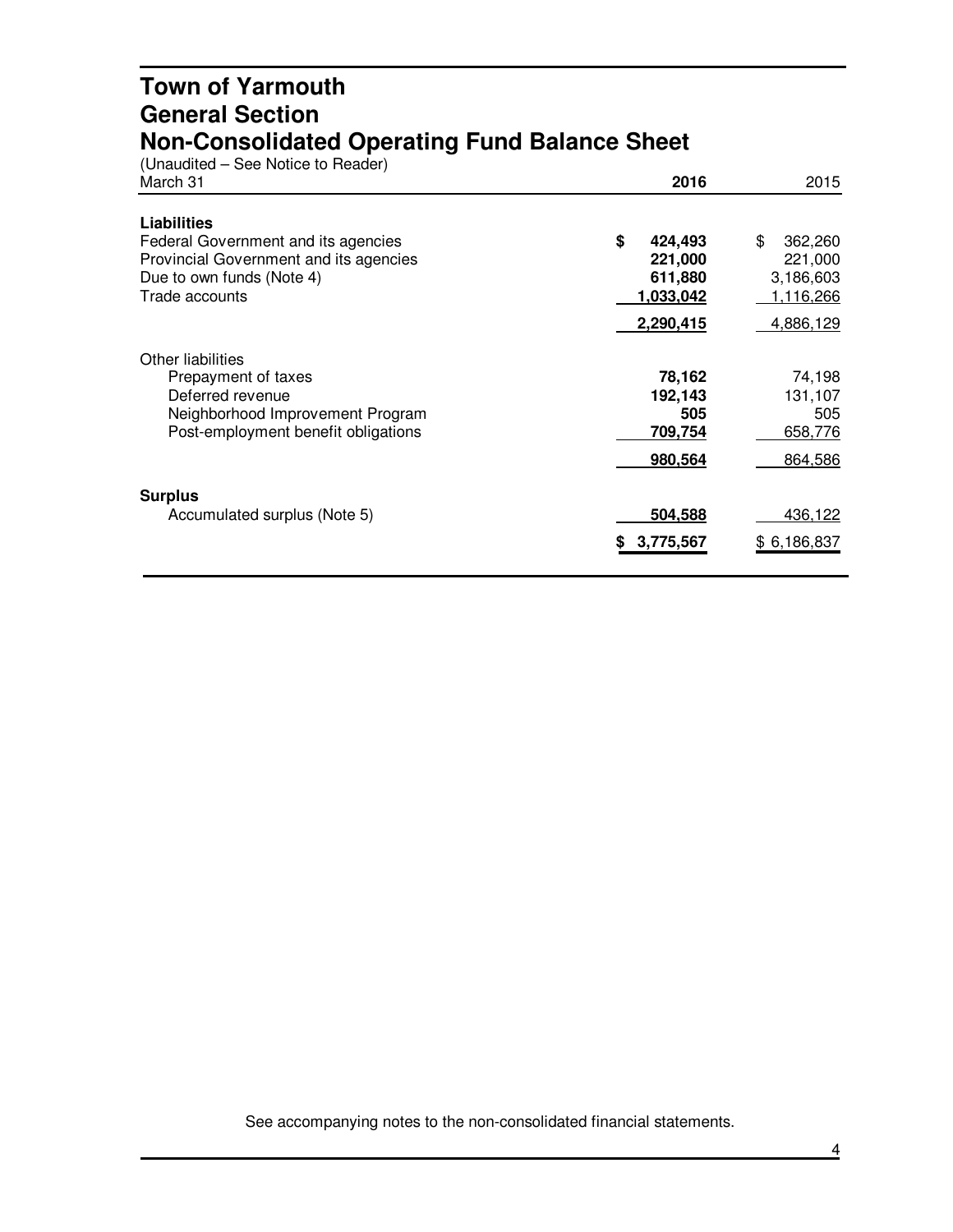#### **Town of Yarmouth General Section Non-Consolidated General Capital Fund Balance Sheet**

(Unaudited – See Notice to Reader)

| March 31                                                                                                                                                            | 2016                                                       | 2015                                                         |
|---------------------------------------------------------------------------------------------------------------------------------------------------------------------|------------------------------------------------------------|--------------------------------------------------------------|
| <b>Assets</b><br>Cash and cash equivalents<br>Receivable from Operating Fund                                                                                        | \$<br>1,759,808<br>1,759,808                               | \$<br>1,632,748<br>673,546<br>2,306,294                      |
| Properties acquired at tax sale<br>Tangible capital assets held for sale<br>Tangible capital assets (Page 7)                                                        | 75,984<br>48,000<br>43,893,145<br>44,017,129<br>45,776,937 | 75,984<br>48,000<br>42,347,365<br>42,471,349<br>\$44,777,643 |
| <b>Liabilities</b><br>Accounts payable<br>Payable to Operating Fund<br>Yarmouth Waterfront Development Corporation<br>Accrued interest on Brooklyn Street debenture | \$<br>441,679<br>452,447<br>14,418<br>908,544              | \$<br>247,197<br>16,420<br>263,617                           |
| Long-term debt (Note 6 and Page 26)<br>Debentures issued to the Nova Scotia Municipal<br><b>Finance Corporation</b>                                                 | 2,566,667                                                  | 2,966,667                                                    |
| <b>Equity</b><br>Investment in capital assets (Page 6)                                                                                                              | 42,301,726<br>45,776,937                                   | 41,547,359<br>44,777,643                                     |

On Behalf of the Town Council

Mayor Mayor Museum Mayor Museum Mayor Mayor Museum Museum Mayor Museum Mayor Museum Museum Museum Museum Museum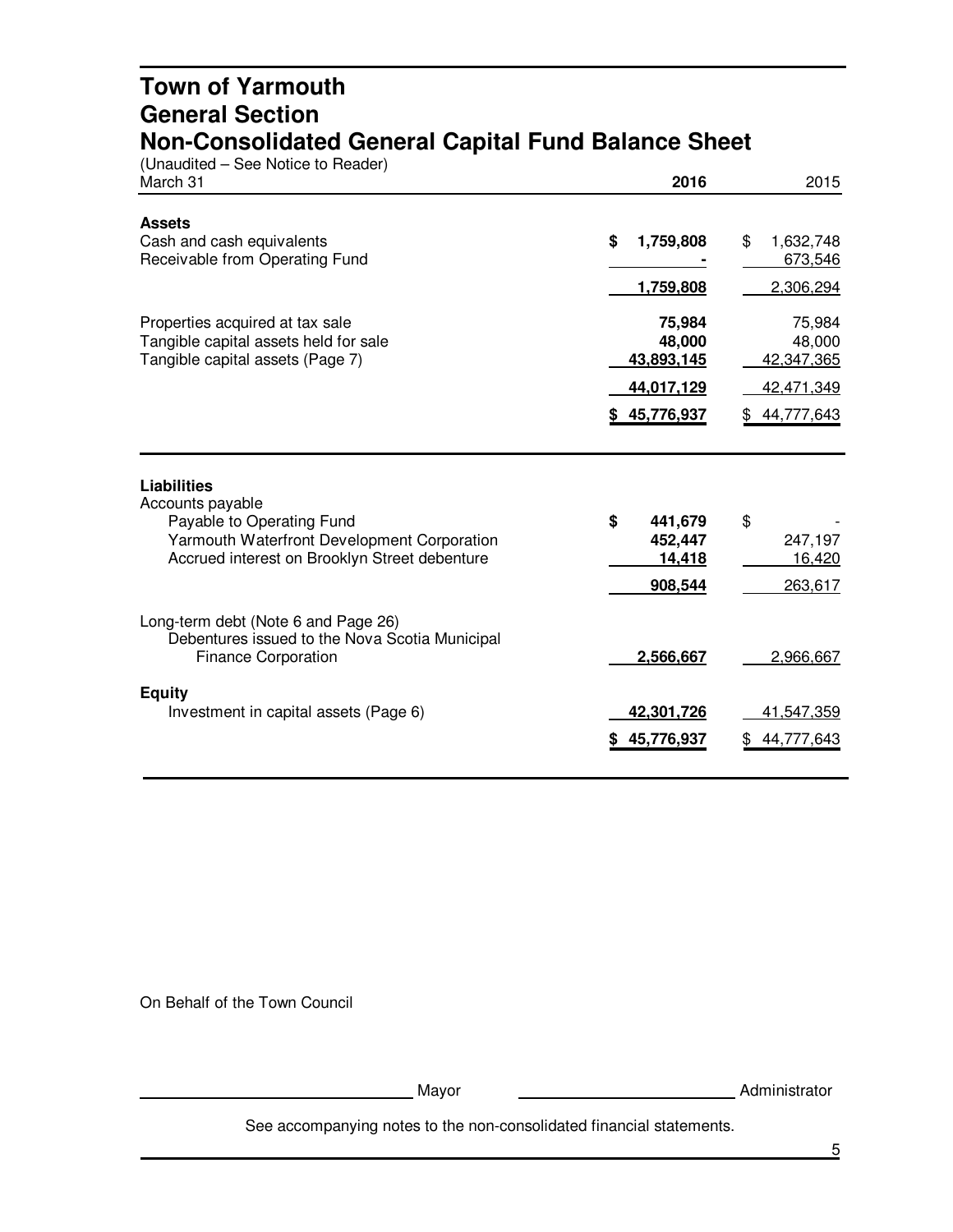### **Town of Yarmouth General Section Non-Consolidated Statement of Investment in Capital Assets**

| (Unaudited – See Notice to Reader)<br>Year Ended March 31      | 2016          | 2015              |
|----------------------------------------------------------------|---------------|-------------------|
|                                                                |               |                   |
| Balance, beginning of year                                     | \$41,547,359  | \$39,252,717      |
| Term debt retired                                              | 400,000       | 400,000           |
| Interest earned                                                | 17,172        | 19,855            |
| Province of Nova Scotia – Nova Scotia Moves                    | 14,000        | 35,190            |
| Province of Nova Scotia – Connect2                             | 45,000        |                   |
| Atlantic Canada Opportunities Agency - downtown revitalization | 44,103        |                   |
| Ferry terminal funding spent                                   |               | 1,406,622         |
| Transfer of Parade Street High School property                 |               | 48,000            |
| Canada - Nova Scotia Gas Tax Agreement                         | 559,701       | 569,134           |
| Gain on disposal of tangible capital assets                    | 13,561        |                   |
| Amortization                                                   | (2, 138, 374) | (1,982,616)       |
| <b>Transfer from Operating Fund</b>                            | 1,977,305     | 1,982,616         |
| Transfer of Brooklyn Street debenture                          |               |                   |
| Principal                                                      | (133, 333)    | (133, 333)        |
| Interest                                                       | (44,768)      | <u>(50,826)</u>   |
|                                                                | 754,367       | 2,294,642         |
| Balance, end of year                                           | 42,301,726    | 41,547,359<br>\$. |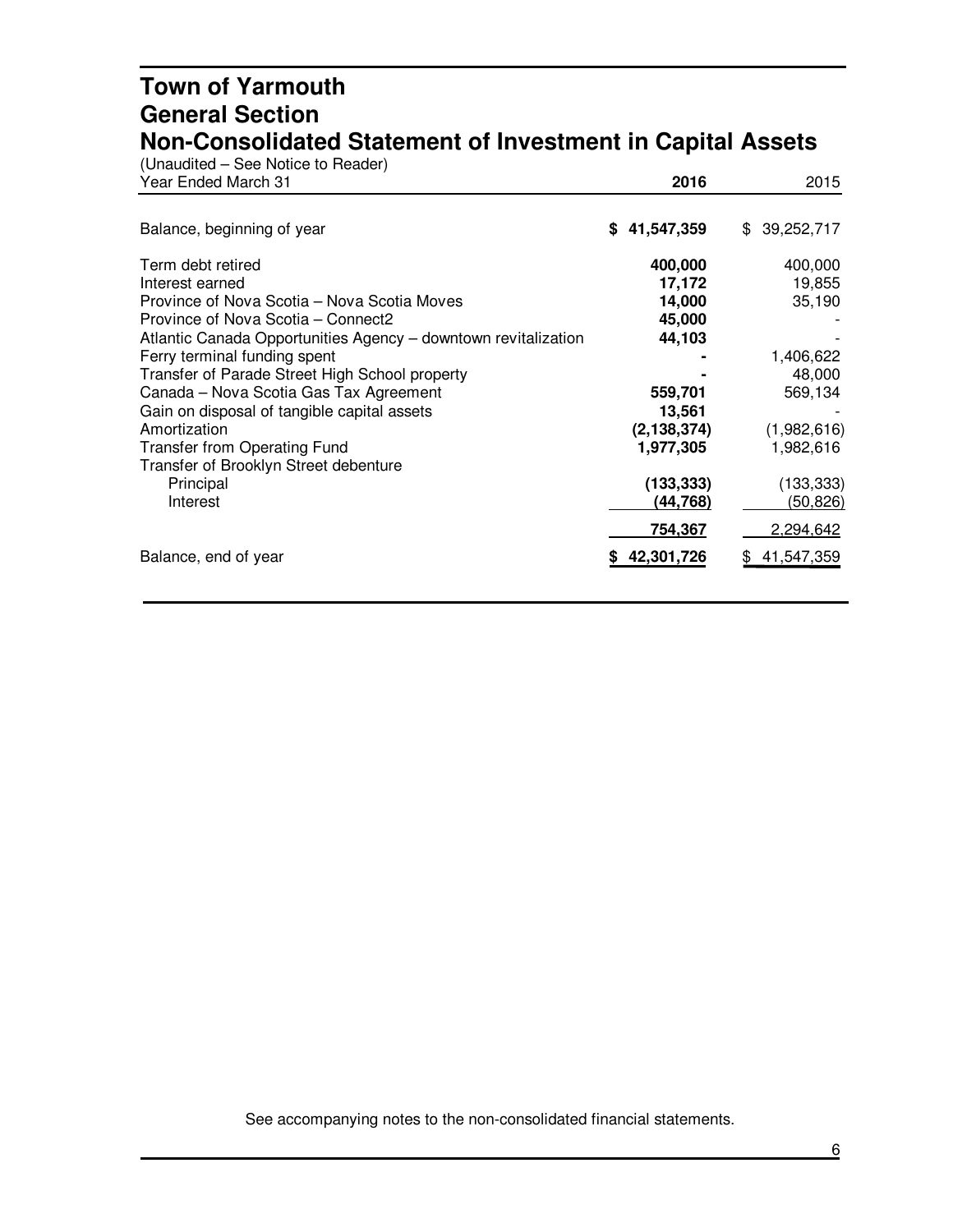#### **Town of Yarmouth General Section Non-Consolidated Tangible Capital Assets**

(Unaudited – See Notice to Reader)

| March 31                                                                                                                                                                  |                                                                               |                                                                                                                     |                                                                                                     | 2016                                                                                                         | 2015                                                                                                           |
|---------------------------------------------------------------------------------------------------------------------------------------------------------------------------|-------------------------------------------------------------------------------|---------------------------------------------------------------------------------------------------------------------|-----------------------------------------------------------------------------------------------------|--------------------------------------------------------------------------------------------------------------|----------------------------------------------------------------------------------------------------------------|
|                                                                                                                                                                           | Useful<br>Life                                                                | <u>Cost</u>                                                                                                         | <b>Accumulated</b><br><b>Amortization</b>                                                           | <b>Net Book</b><br>Value                                                                                     | Net Book<br>Value                                                                                              |
| Land<br>Land improvements<br>Municipal buildings<br>Buildings - Events Shelter<br>Buildings - Plants<br>Landfill<br>Machinery and equipment<br><b>Vehicles</b><br>Wharves | Indefinite<br>25<br>25-40<br>25<br>20-25<br>25<br>$10 - 15$<br>$5 - 10$<br>25 | \$<br>3,968,519<br>3,520,332<br>11,376,356<br>84,704<br>1,648,437<br>1,962,723<br>2,879,983<br>705,642<br>3,100,085 | \$<br>1,319,717<br>3,143,622<br>26,994<br>496,517<br>1,289,804<br>1,886,036<br>364,617<br>2,123,547 | 3,968,519<br>\$<br>2,200,615<br>8,232,734<br>57,710<br>1,151,920<br>672,919<br>993,947<br>341,025<br>976,538 | 3,939,419<br>\$<br>2,109,784<br>7,769,340<br>61,098<br>1,025,913<br>730,353<br>955,114<br>170,033<br>1,100,542 |
| <b>Engineered structures</b><br>Streets, roads and curbs<br>Traffic and street lights<br>Sidewalks<br>Sewer lines<br>Dam<br>Work in progress                              | 25<br>25<br>25<br>50<br>25                                                    | 10,934,067<br>837,842<br>5,217,474<br>21,061,477<br>776,224<br>344,322<br>\$68,418,187                              | 3,206,017<br>232,863<br>2,142,210<br>8,174,581<br>118,517<br>\$24,525,042                           | 7,728,050<br>604,979<br>3,075,264<br>12,886,896<br>657,707<br>344,322<br>\$43,893,145                        | 6,770,402<br>537,536<br>3,282,814<br>13,206,264<br>688,753<br>\$42,347,365                                     |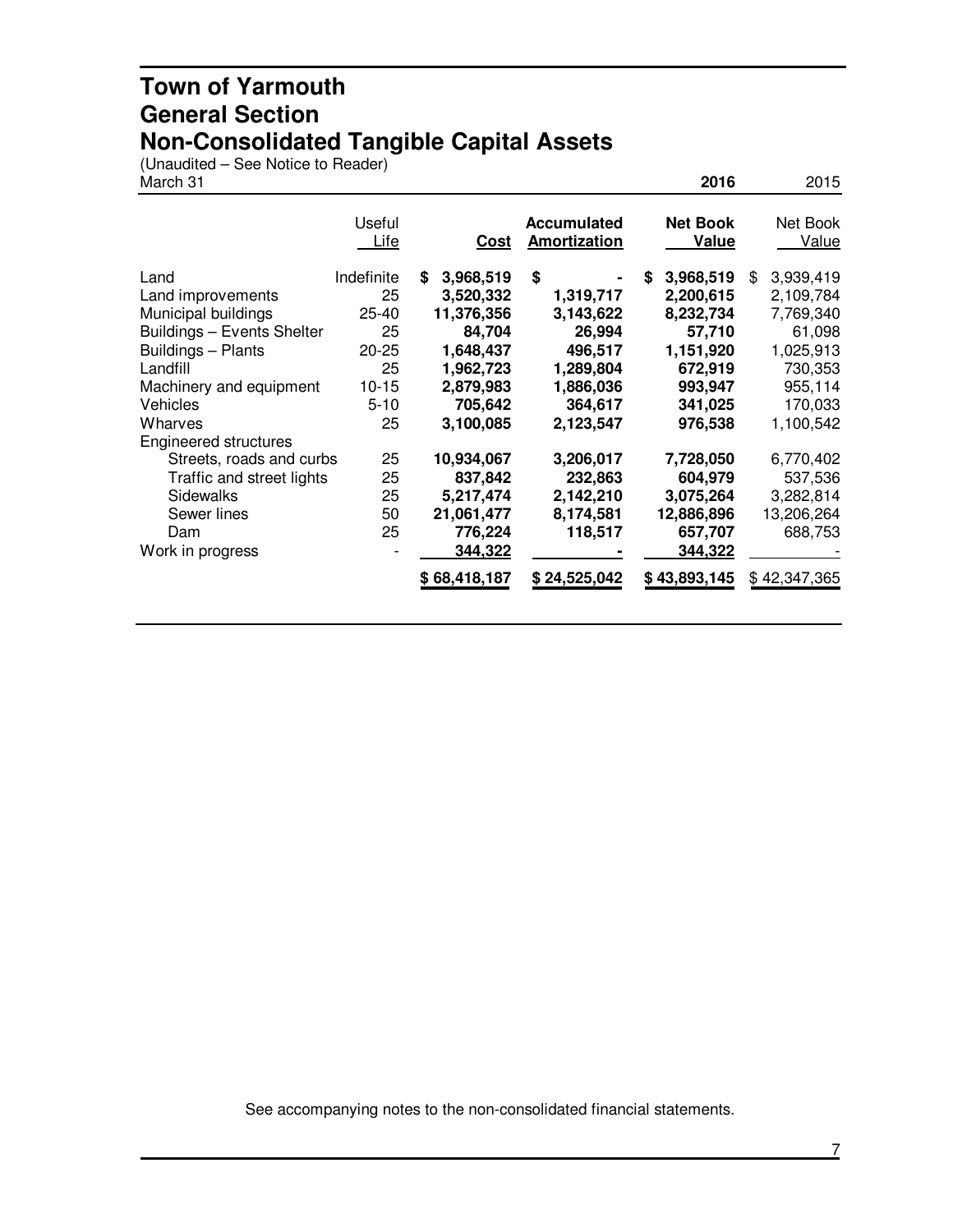| <b>Town of Yarmouth</b><br><b>General Section</b>                                               |             |             |
|-------------------------------------------------------------------------------------------------|-------------|-------------|
| <b>Non-Consolidated School Capital Fund Balance Sheet</b><br>(Unaudited – See Notice to Reader) |             |             |
| March 31                                                                                        | 2016        | 2015        |
| <b>Assets</b><br>School buildings                                                               | \$1,078,936 | \$1,078,936 |
| <b>Equity</b>                                                                                   |             |             |

Investment in capital assets **\$ 1,078,936** \$ 1,078,936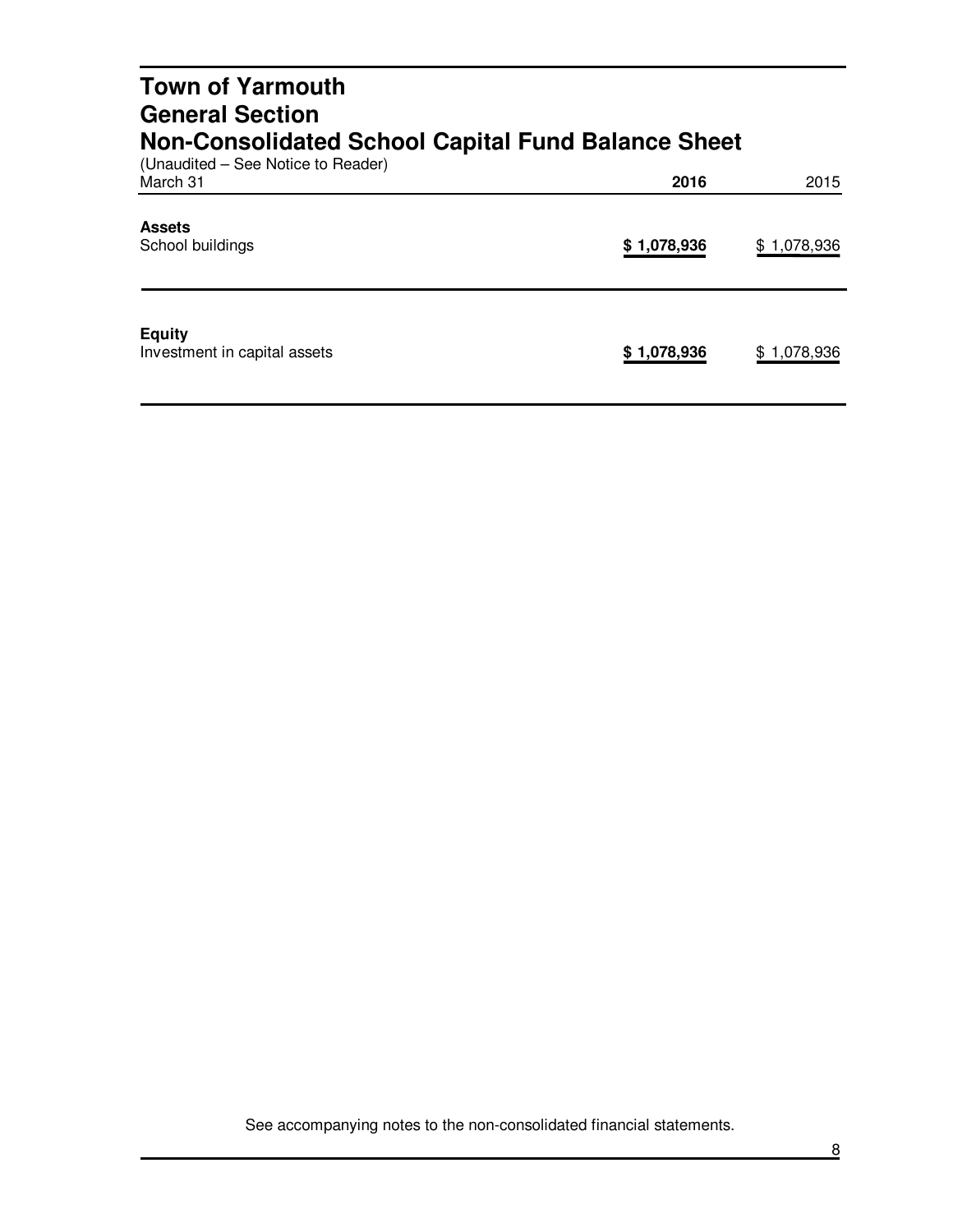(Unaudited – See Notice to Reader)

|    | Year Ended March 31                                                                             |    | 2016                          |    |                               |    |                             |  | 2015 |
|----|-------------------------------------------------------------------------------------------------|----|-------------------------------|----|-------------------------------|----|-----------------------------|--|------|
|    |                                                                                                 |    | <b>Budget</b>                 |    | <b>Actual</b>                 |    | <b>Actual</b>               |  |      |
| 1. | <b>Taxes</b><br>Assessable property<br>Residential                                              | \$ | 4,743,959                     | \$ | 4,724,665                     | \$ | 4,820,023                   |  |      |
|    | Commercial                                                                                      |    |                               |    |                               |    |                             |  |      |
|    | Based on taxable assessments                                                                    |    | 5,699,637                     |    | 5,711,911                     |    | 5,722,446                   |  |      |
|    | Resource<br>Forest and farm acreage<br>Taxable assessments                                      |    | 160<br>11,190                 |    | 160<br>10,910                 |    | 160<br>10,075               |  |      |
|    | Area rates<br>Garbage collection<br>Sewer entrances<br>Sewer rates                              |    | 499,375<br>2,400<br>1,181,491 |    | 502,585<br>2,400<br>1,073,985 |    | 432,586<br>2,400<br>927,784 |  |      |
|    |                                                                                                 |    | 12,138,212                    |    | 12,026,616                    |    | 11,915,474                  |  |      |
|    | <b>Business property</b><br>Based on revenue (Aliant)<br>Power Corporation<br><b>HST</b> rebate |    | 67,225<br>13,882<br>80,000    |    | 69,120<br>13,882<br>76,874    |    | 69,946<br>13,128<br>62,901  |  |      |
|    |                                                                                                 |    | 161,107                       |    | 159,876                       |    | 145,975                     |  |      |
|    | Other taxes<br>Deed transfer tax                                                                |    | 115,000                       |    | 230,397                       |    | 123,437                     |  |      |
|    |                                                                                                 |    | \$12,414,319                  |    | \$12,416,889                  |    | \$12,184,886                |  |      |
| 2. | Grants in lieu of taxes<br>Federal government<br>Provincial government                          | \$ | 200,876                       | \$ | 202,919                       | \$ | 201,363                     |  |      |
|    | Property of supported institutions<br>Fire protection<br>Port Authority of Yarmouth             |    | 875,000<br>26,500<br>40,000   |    | 857,585<br>44,509             |    | 864,358<br>44,509           |  |      |
|    |                                                                                                 |    | 1,142,376                     | \$ | 1,105,013                     | \$ | 1,110,230                   |  |      |
| 3. | Services provided to other governments<br>Other local governments                               |    |                               |    |                               |    |                             |  |      |
|    | Protective services<br>Environmental health services                                            | \$ | 556,099<br>140,000            | \$ | 540,202<br>202,891            | \$ | 584,142<br>197,657          |  |      |
|    |                                                                                                 | \$ | 696,099                       | \$ | 743,093                       | \$ | 781,799                     |  |      |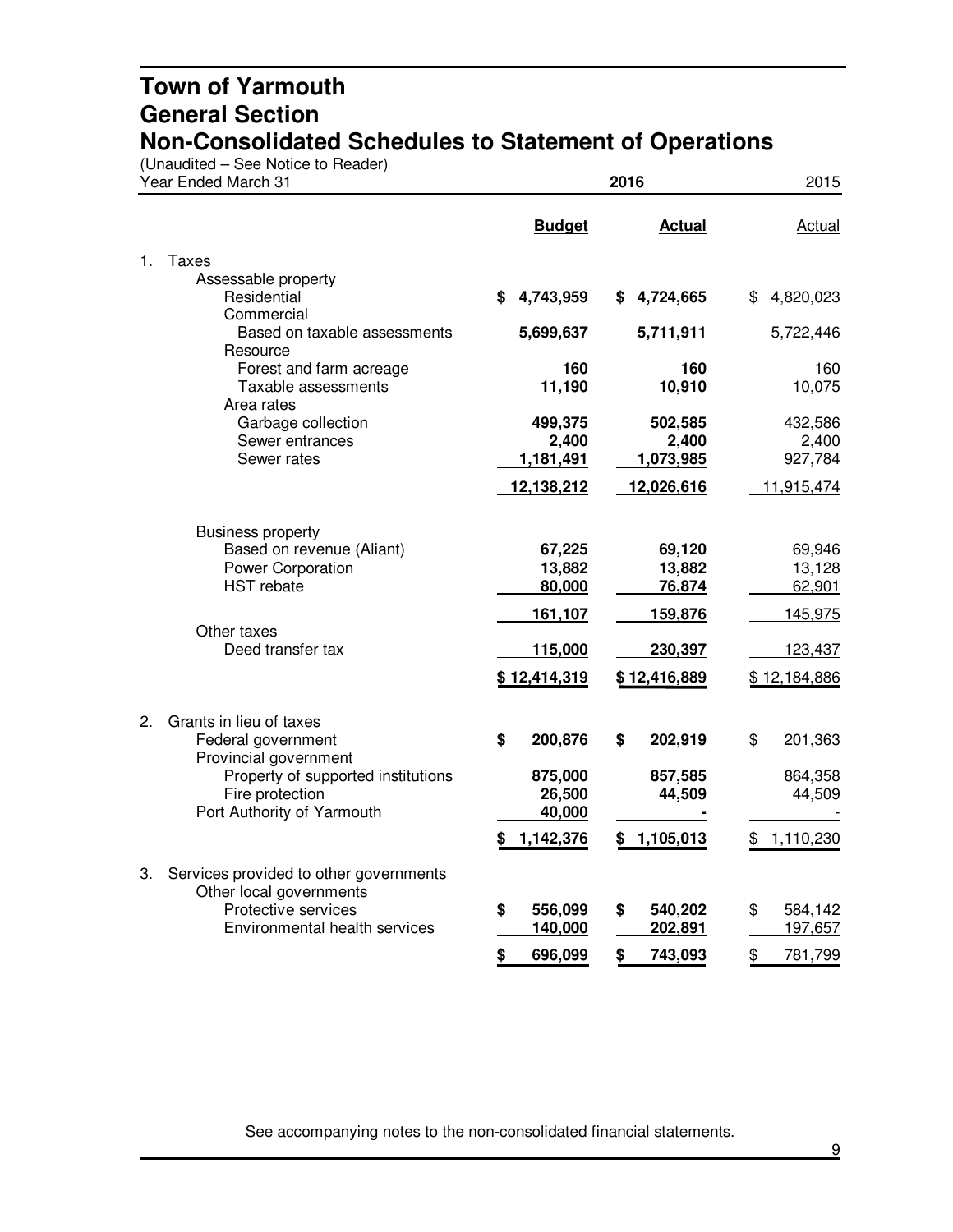(Unaudited – See Notice to Reader)

| <b>Budget</b><br><b>Actual</b>                                                                                                                                                                                                     |                                                                                                                     |
|------------------------------------------------------------------------------------------------------------------------------------------------------------------------------------------------------------------------------------|---------------------------------------------------------------------------------------------------------------------|
|                                                                                                                                                                                                                                    | Actual                                                                                                              |
| 500<br>\$<br>460<br>\$<br>9,750<br>10,226                                                                                                                                                                                          | 630<br>10,035                                                                                                       |
| 38,000<br>46,318<br>18,000<br>25,144                                                                                                                                                                                               | 42,470<br>20,842                                                                                                    |
| 66,250<br>\$<br>82,148                                                                                                                                                                                                             | 73,977                                                                                                              |
| \$<br>63,146<br>\$<br>28,550<br>30,000<br>32,615<br>777,503<br>730,491<br>75,000<br>65,310<br>170,100<br>152,063<br>662,000<br>644,446<br>29,000<br>28,789<br>70,000<br>93,353<br>124,550<br>166,116<br>\$1,966,703<br>\$1,976,329 | 53,665<br>36,696<br>862,551<br>96,008<br>167,222<br>608,029<br>28,800<br>86,490<br>183,822<br>12,895<br>\$2,136,178 |
| 219<br>\$<br>219<br>\$<br>677,970<br>677,970<br>50,000<br>50,000<br>728,189<br>728,189<br>\$<br>\$                                                                                                                                 | 214<br>677,970<br>50,000<br>728,184                                                                                 |
| \$<br>\$<br>12,500<br>30,629                                                                                                                                                                                                       | 85,181<br>9,877<br>95,058                                                                                           |
|                                                                                                                                                                                                                                    | \$<br>\$<br>43,129                                                                                                  |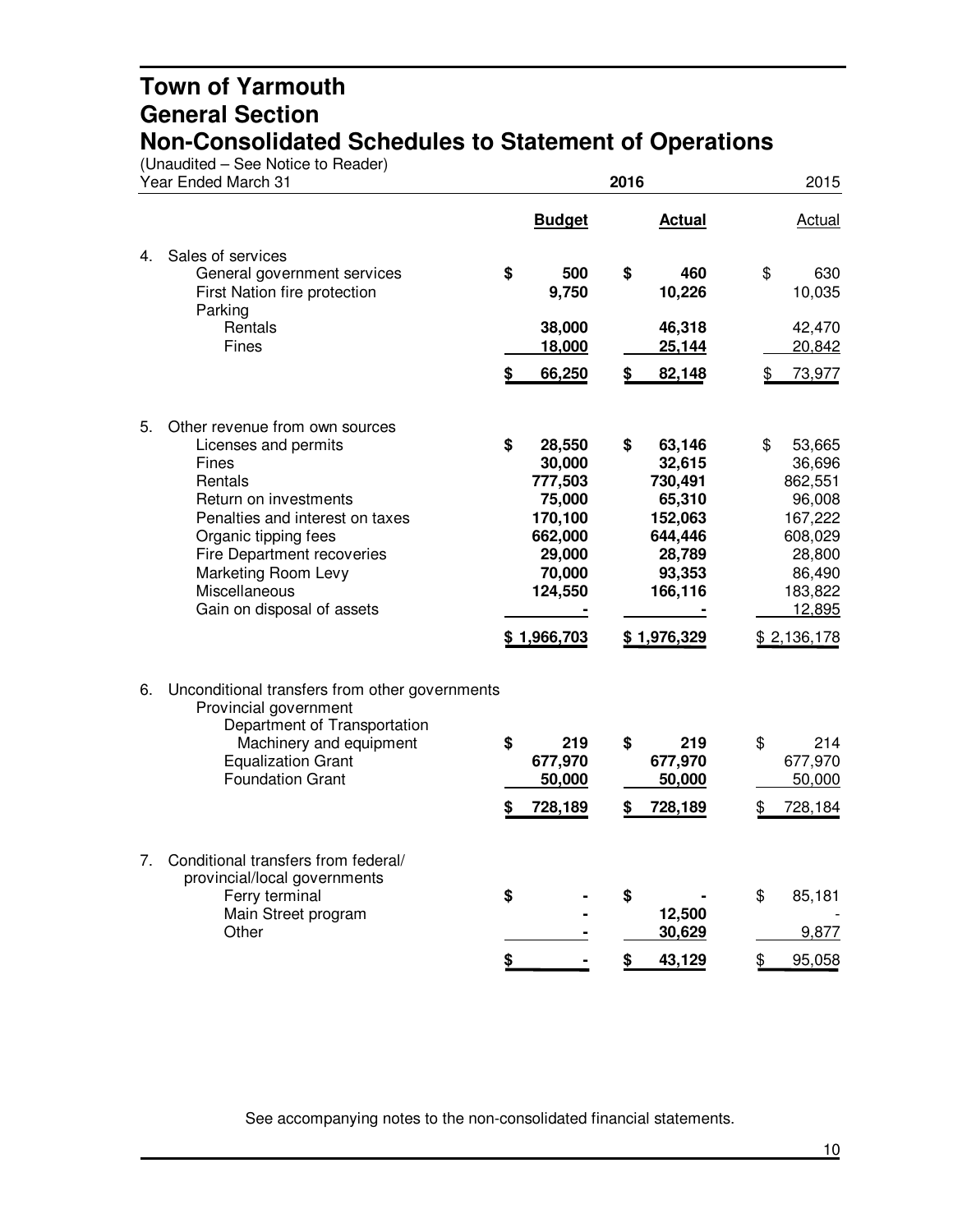(Unaudited – See Notice to Reader)

| Year Ended March 31 |                                                                                                                                             | 2016                        |    |                             |    | 2015                                     |  |
|---------------------|---------------------------------------------------------------------------------------------------------------------------------------------|-----------------------------|----|-----------------------------|----|------------------------------------------|--|
|                     |                                                                                                                                             | <b>Budget</b>               |    | <b>Actual</b>               |    | <b>Actual</b>                            |  |
| 8.                  | Other transfers<br>Sick accrual<br>Water utility dividend<br><b>Transfer from Operating Reserve</b><br><b>Transfer from Capital Reserve</b> | \$<br>134,664<br>100,000    | \$ | 134,664<br>100,000          | \$ | 134,664<br>100,000<br>275,000<br>116,946 |  |
|                     |                                                                                                                                             | \$<br>234,664               | \$ | 234,664                     |    | 626,610                                  |  |
|                     | Total revenue                                                                                                                               | \$17,248,600                |    | \$17,329,454                |    | \$17,736,922                             |  |
| 9.                  | General government services<br>Legislative<br>Mayor                                                                                         |                             |    |                             |    |                                          |  |
|                     | Remuneration<br>Council                                                                                                                     | \$<br>42,410                | \$ | 42,095                      | \$ | 41,162                                   |  |
|                     | Remuneration<br>Expenses<br>Other                                                                                                           | 136,847<br>43,515<br>97,006 |    | 137,204<br>32,753<br>89,557 |    | 133,285<br>35,982<br>93,655              |  |
|                     |                                                                                                                                             | 319,778                     |    | 301,609                     |    | 304,084                                  |  |
|                     | General administrative<br>Administrative<br>Post employment benefits<br>Financial management                                                | 797,251<br>14,800<br>36,000 |    | 882,492<br>41,369           |    | 846,748<br>30,584                        |  |
|                     | <b>Taxation</b><br>Reduced taxation - Sections 69 & 71                                                                                      | 321,275                     |    | 314,234                     |    | 335,937                                  |  |
|                     |                                                                                                                                             | 1,169,326                   |    | 1,238,095                   |    | 1,213,269                                |  |
|                     | Other general government services<br>Conventions and delegations<br>General accident and damage claims and                                  | 4,850                       |    | 5,112                       |    | 6,311                                    |  |
|                     | public liability insurance<br>Grants to organizations<br>Other                                                                              | 24,600<br>72,500<br>16,000  |    | 29,920<br>72,300<br>8,795   |    | 26,759<br>69,916<br>13,110               |  |
|                     |                                                                                                                                             | 117,950                     |    | 116,127                     |    | 116,096                                  |  |
|                     |                                                                                                                                             | \$<br>1,607,054             | \$ | 1,655,831                   |    | \$1,633,449                              |  |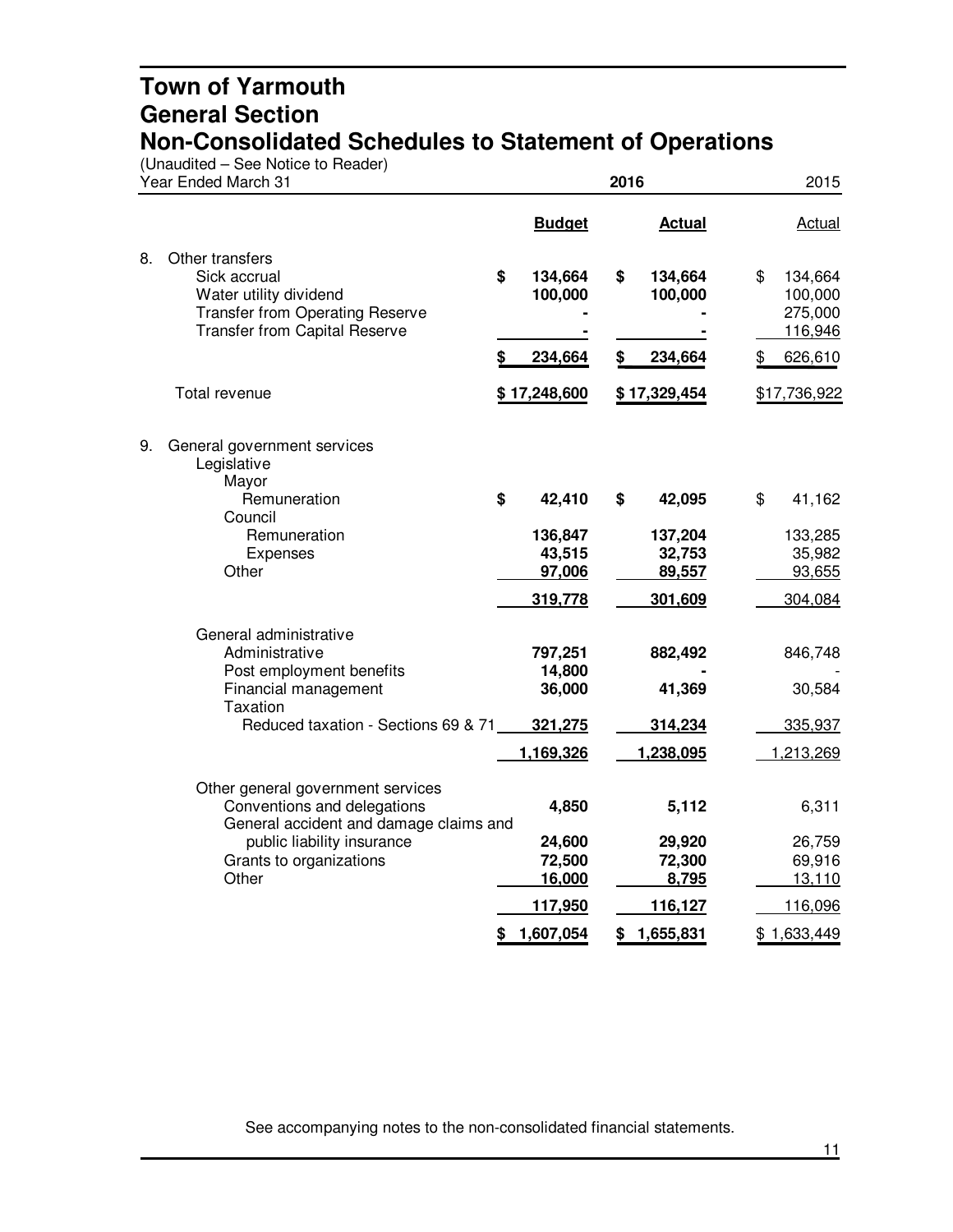(Unaudited – See Notice to Reader)

| Year Ended March 31                          |                   | 2016              |                    |  |  |  |
|----------------------------------------------|-------------------|-------------------|--------------------|--|--|--|
|                                              | <b>Budget</b>     | <b>Actual</b>     | <b>Actual</b>      |  |  |  |
| 10. Protective services                      |                   |                   |                    |  |  |  |
| Police protection                            |                   |                   |                    |  |  |  |
| Administration                               | \$<br>182,002     | \$<br>191,242     | \$<br>180,319      |  |  |  |
| <b>RCMP</b> contract                         | 1,880,000         | 1,898,383         | 1,809,656          |  |  |  |
| <b>RCMP Telecom Service</b>                  | 165,000           | 159,323           | 164,727            |  |  |  |
| Police station and buildings                 | 47,540            | 63,047            | 64,249             |  |  |  |
|                                              | 2,274,542         | 2,311,995         | 2,218,951          |  |  |  |
| Law enforcement<br>Administration            |                   |                   |                    |  |  |  |
|                                              | 45,183            | 39,631            | 38,062             |  |  |  |
| Fire protection                              |                   |                   |                    |  |  |  |
| Administration                               | 143,700           | 143,743           | 139,116            |  |  |  |
| Fire fighting force                          | 1,078,915         | 1,134,534         | 1,113,246          |  |  |  |
| Water supply and hydrants                    | 385,980           | 382,358           | 420,106            |  |  |  |
| Fire station and buildings                   | 245,176           | 238,546           | 241,490            |  |  |  |
| Firefighting equipment<br>Other              | 341,288<br>71,000 | 331,473<br>60,656 | 304,220<br>47,111  |  |  |  |
|                                              |                   |                   |                    |  |  |  |
| Other                                        | 2,266,059         | 2,291,310         | 2,265,289          |  |  |  |
| <b>Building inspector</b>                    | 104,012           | 101,621           | 85,330             |  |  |  |
| Animal and pest control                      | 30,400            | 32,816            | 34,209             |  |  |  |
| <b>Emergency Measures</b>                    | 35,000            | 24,970            | 25,365             |  |  |  |
|                                              | 169,412           | 159,407           | 144,904            |  |  |  |
|                                              | \$4,755,196       | \$4,802,343       | \$4,667,206        |  |  |  |
|                                              |                   |                   |                    |  |  |  |
| 11. Transportation services                  |                   |                   |                    |  |  |  |
| Common services                              | \$<br>946,111     | \$<br>894,029     | \$<br>972,595      |  |  |  |
| Road transport                               |                   |                   |                    |  |  |  |
| General equipment                            | 238,696           | 209,659           | 298,674            |  |  |  |
| Workshops and buildings<br>Roads and streets | 80,820            | 69,054<br>300,923 | 85,004             |  |  |  |
|                                              | 515,000<br>75,000 | (31, 979)         | 574,105<br>173,168 |  |  |  |
| Street lighting<br>Parking                   | 43,972            | 62,064            | 52,017             |  |  |  |
| <b>Traffic services</b>                      | 93,520            | 111,662           | 64,723             |  |  |  |
| Public transit                               | 60,000            | 34,498            | 32,208             |  |  |  |
| Other transportation costs                   |                   | 106,335           |                    |  |  |  |
|                                              | \$2,053,119       | \$1,756,245       | \$2,252,494        |  |  |  |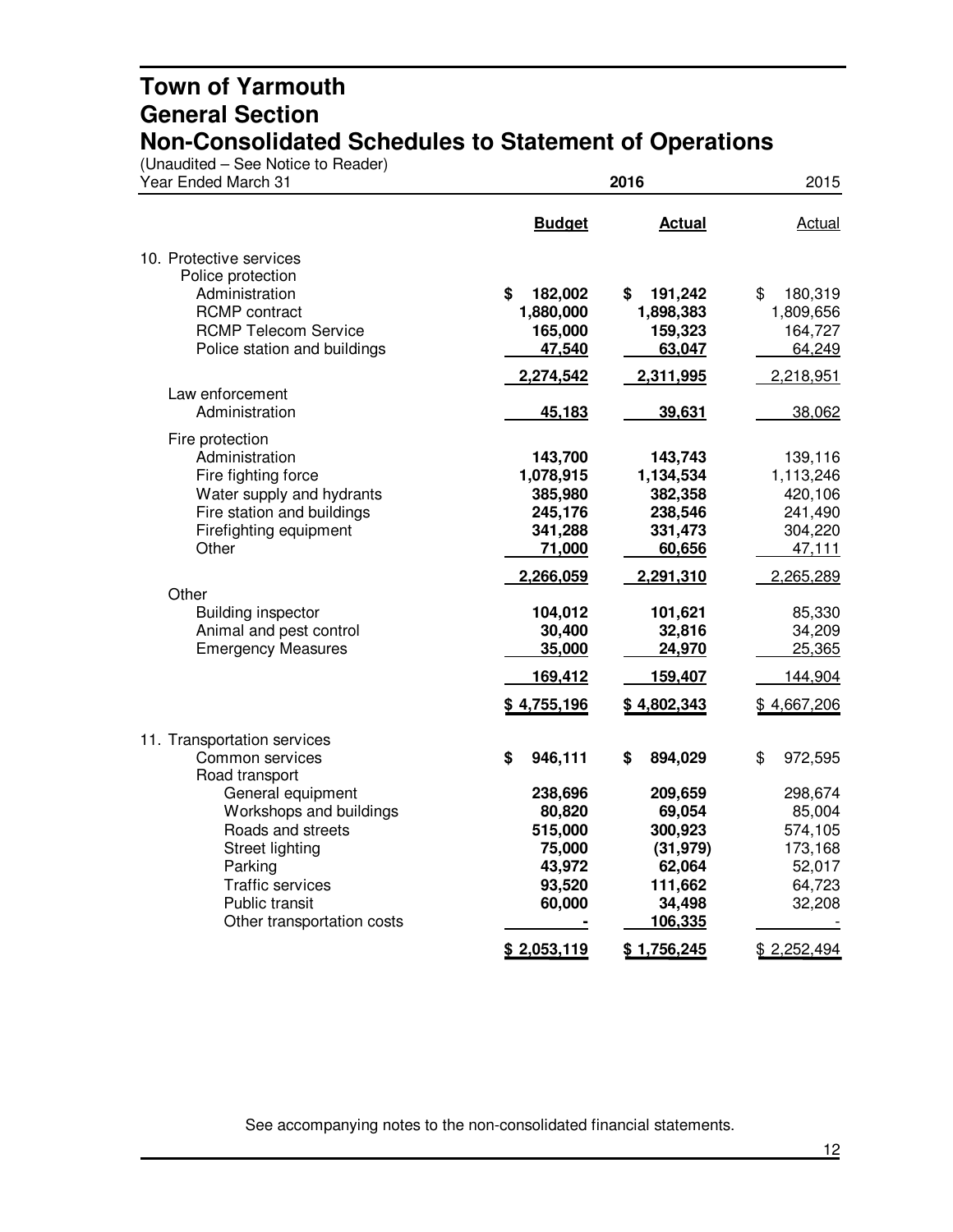(Unaudited – See Notice to Reader)

| Year Ended March 31                                                                                                                                                                                                                                                                                                                                                                                                                                                                                                                                                           |                                                                                                                                                                                        | 2016                                                                                                                                                                                    |                                                                                                                                                                                       |  |
|-------------------------------------------------------------------------------------------------------------------------------------------------------------------------------------------------------------------------------------------------------------------------------------------------------------------------------------------------------------------------------------------------------------------------------------------------------------------------------------------------------------------------------------------------------------------------------|----------------------------------------------------------------------------------------------------------------------------------------------------------------------------------------|-----------------------------------------------------------------------------------------------------------------------------------------------------------------------------------------|---------------------------------------------------------------------------------------------------------------------------------------------------------------------------------------|--|
|                                                                                                                                                                                                                                                                                                                                                                                                                                                                                                                                                                               | <b>Budget</b>                                                                                                                                                                          | <b>Actual</b>                                                                                                                                                                           | Actual                                                                                                                                                                                |  |
| 12. Environmental health services<br>Sewage collection and disposal<br>Landfill operations<br>Solid waste reduction<br>Landfill closure<br>Compost facility operations                                                                                                                                                                                                                                                                                                                                                                                                        | \$1,161,174<br>491,820<br>35,132<br>27,000<br>660,028<br>\$2,375,154                                                                                                                   | \$1,141,447<br>514,663<br>27,679<br>17,919<br>680,531<br>\$2,382,239                                                                                                                    | \$1,145,081<br>515,976<br>27,122<br>26,034<br>670,694<br>\$2,384,907                                                                                                                  |  |
| 13. Environmental development services<br>Planning and zoning<br>Waterfront Development Corporation Limited<br>Heritage inventory project / 250 <sup>th</sup> Anniversary<br>Development Authority Marketing Levy<br>Physician search<br>Yarmouth Area Industrial Commission<br>Main Street Development<br>Tourism Association grant<br>Mariners Centre Management Board<br>GIS Technology project<br>Yarmouth International Airport Corporation<br><b>Medical clinics</b><br>Community events<br>Ferry service<br>Development studies and promotions<br>Economic development | 292,266<br>S<br>20,000<br>44,700<br>115,000<br>75,000<br>102,134<br>85,000<br>60,000<br>35,000<br>46,954<br>188,000<br>60,000<br>20,000<br>230,000<br>30,000<br>135,000<br>\$1,539,054 | \$<br>373,158<br>47,240<br>39,568<br>127,591<br>15,937<br>102,236<br>88,690<br>85,449<br>80,448<br>39,410<br>245,963<br>57,114<br>22,612<br>168,508<br>21,511<br>242,779<br>\$1,758,214 | \$<br>405,481<br>90,003<br>34,656<br>93,818<br>51,811<br>322,914<br>139,614<br>54,492<br>68,082<br>36,322<br>237,941<br>53,659<br>7,670<br>57,027<br>26,194<br>152,894<br>\$1,832,578 |  |
| 14. Recreation and cultural services<br><b>Recreation facilities</b><br>Parks and playgrounds<br>Cultural buildings and facilities<br>Sweeney's Museum<br>Old high school property maintenance<br>Town property maintenance<br>Waterfront maintenance<br>Other recreational and cultural services<br>Programs<br><b>YMCA</b>                                                                                                                                                                                                                                                  | \$<br>564,661<br>37,635<br>125,000<br>40,000<br>124,541<br>6,960<br>55,000                                                                                                             | 516,011<br>\$<br>28,500<br>98,513<br>5,058<br>172,653<br>7,697<br>55,000                                                                                                                | \$<br>532,397<br>39,425<br>31,153<br>44,406<br>182,716<br>8,738<br>59,004                                                                                                             |  |
| Tree program                                                                                                                                                                                                                                                                                                                                                                                                                                                                                                                                                                  | 6,000<br>959,797                                                                                                                                                                       | 2,433<br>885,865                                                                                                                                                                        | 9,845<br>907,684                                                                                                                                                                      |  |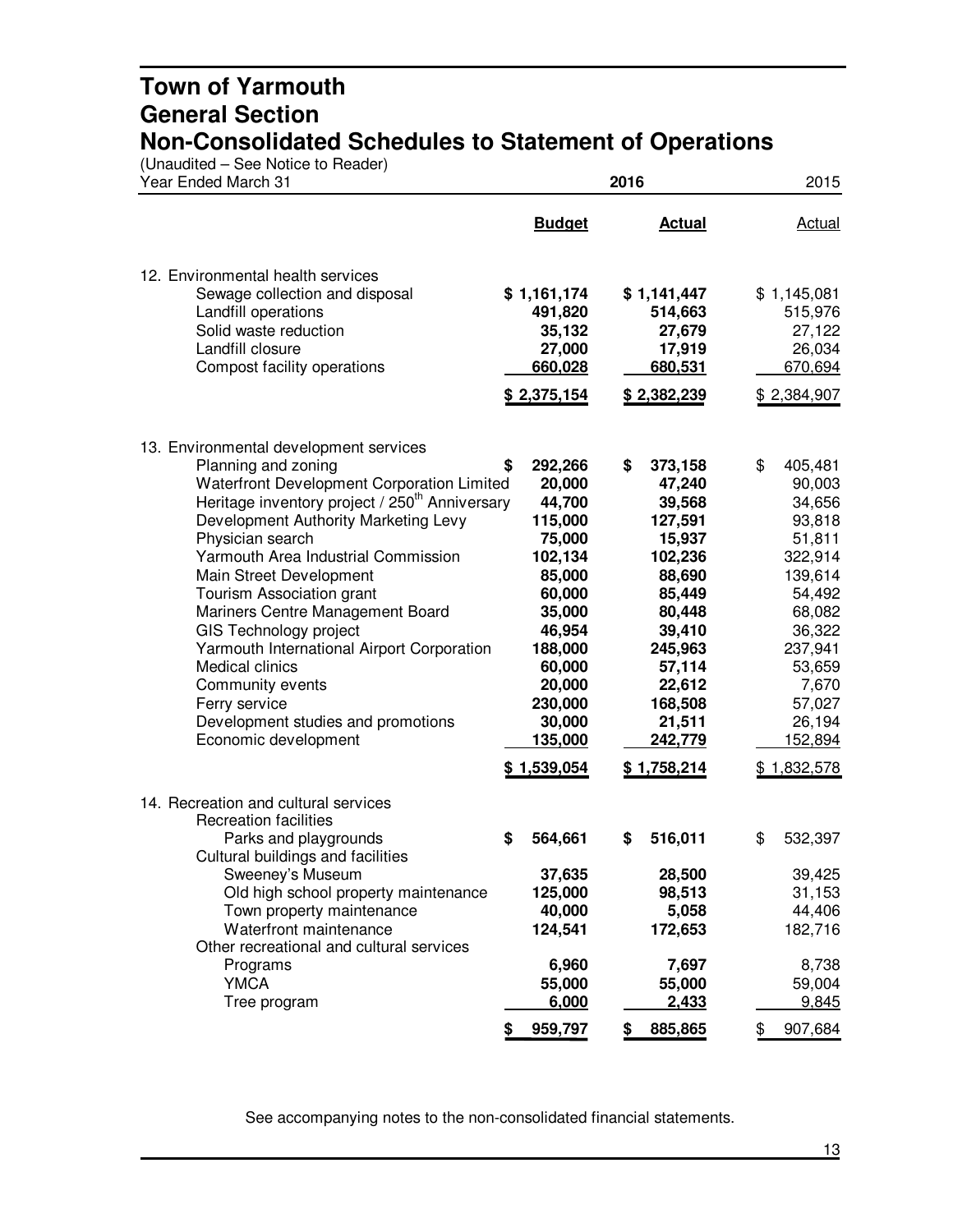(Unaudited – See Notice to Reader)

| Year Ended March 31                        |               | 2016 |               | 2015          |  |
|--------------------------------------------|---------------|------|---------------|---------------|--|
|                                            | <b>Budget</b> |      | <b>Actual</b> | <b>Actual</b> |  |
| 15. Fiscal services                        |               |      |               |               |  |
| Debt charges                               |               |      |               |               |  |
| Interest on long-term debt                 | \$<br>90,366  | \$   | 86,293        | \$<br>98,996  |  |
| Interest on short-term debt                | 5,000         |      |               |               |  |
| Principal installments on                  |               |      |               |               |  |
| long-term debt                             | 266,667       |      | 266,667       | 266,667       |  |
| Valuation and allowances                   |               |      |               |               |  |
| Uncollectible taxes                        | 27,500        |      | 14,486        | 907           |  |
| Other uncollectible amounts                |               |      | 114,592       | (154, 222)    |  |
| Other funds                                |               |      |               |               |  |
| Capital Reserve Fund                       | 20,000        |      | 20,000        | 20,000        |  |
| <b>Capital Fund</b>                        | 1,825,479     |      | 1,977,305     | 1,982,616     |  |
| Conditional transfers to other governments |               |      |               |               |  |
| and agencies                               |               |      |               |               |  |
| Regional library                           | 44,619        |      | 44,478        | 44,478        |  |
| Tri-County Regional School Board           | 1,297,200     |      | 1,297,197     | 1,299,348     |  |
| Municipality of the District of            |               |      |               |               |  |
| Argyle - ferry terminal                    |               |      | 11,647        | 35,471        |  |
| Municipality of the District of            |               |      |               |               |  |
| Yarmouth - ferry terminal                  |               |      | 23,294        | 70,943        |  |
| <b>Public Housing</b>                      | 201,047       |      | 221,009       | 209,164       |  |
| Correctional appropriation                 | 90,696        |      | 90,694        | 92,706        |  |
| Assessment services                        | 88,548        |      | 88,547        | 90,568        |  |
| Auditor general services                   |               |      |               | (12,000)      |  |
|                                            | 3,957,122     | S    | 4,256,209     | 4,045,642     |  |
| Total expenditures                         | \$17,246,496  |      | \$17,496,946  | \$17,723,960  |  |
|                                            |               |      |               |               |  |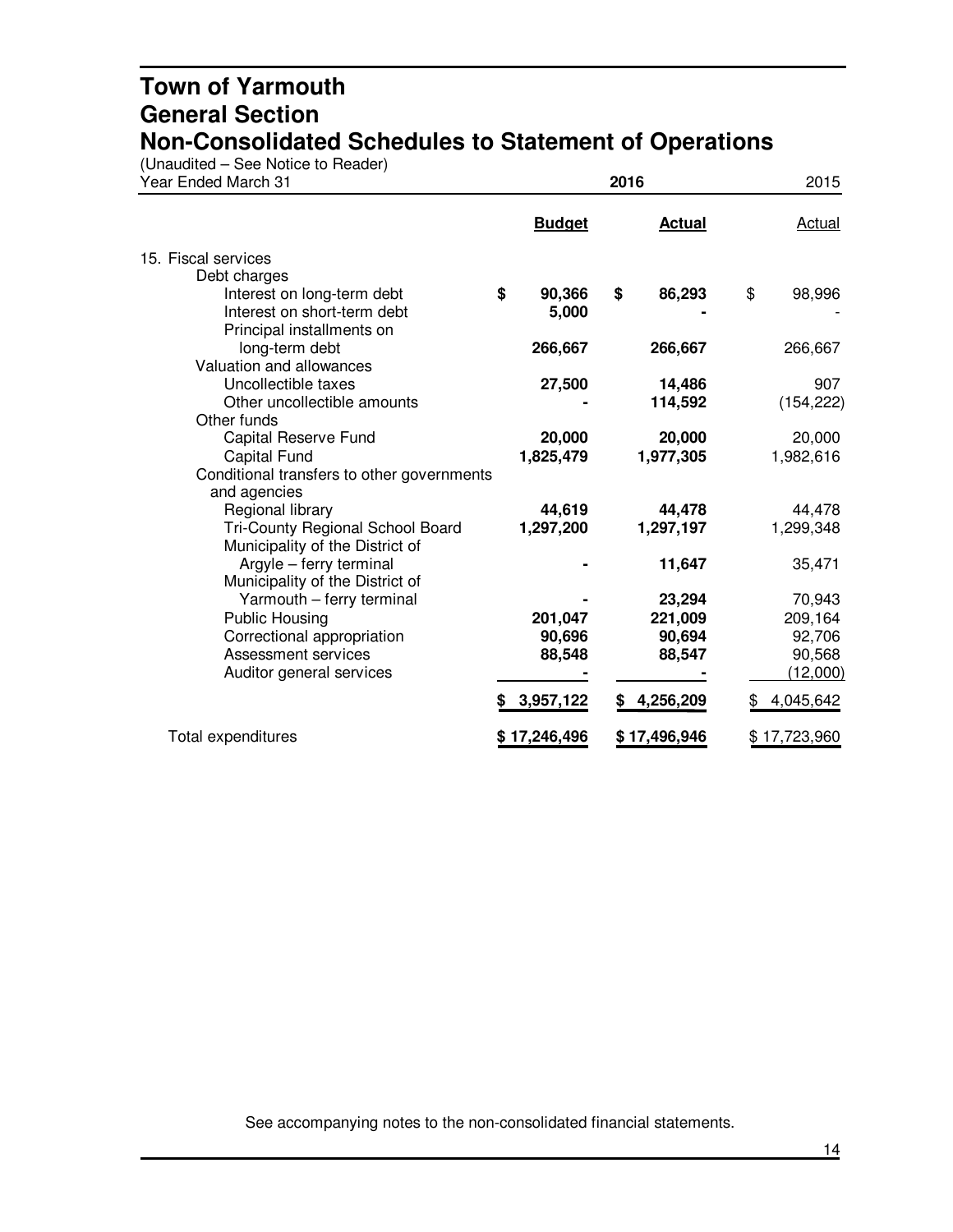#### **Town of Yarmouth Water Utility Non-Consolidated Statement of Operations**

(Unaudited – See Notice to Reader)

| Year Ended March 31                                  | 2016               | 2015               |                    |
|------------------------------------------------------|--------------------|--------------------|--------------------|
|                                                      | <b>Budget</b>      | <b>Actual</b>      | <b>Actual</b>      |
| Operating revenues                                   |                    |                    |                    |
| Domestic, commercial and industrial water            | \$1,890,000        | \$1,886,124        | \$1,859,420        |
| Public fire protection                               | 482,000            | 465,621            | 508,503            |
| Other                                                | 12,000             | 21,641             | 19,857             |
|                                                      | 2,384,000          | 2,373,386          | 2,387,780          |
| Operating expenditures                               |                    |                    |                    |
| Source of supply (Page 19)                           | 89,800             | 145,470            | 86,513             |
| Power and pumping (Page 19)                          | 252,524            | 227,733            | 233,285            |
| Water treatment (Page 19)                            | 564,735            | 618,853            | 453,625            |
| Transmission and distribution (Page 19)              | 385,383            | 274,167            | 284,438            |
| Administrative and general (Page 20)<br>Amortization | 425,576<br>279,996 | 426,811<br>291,598 | 396,735<br>275,222 |
| <b>Taxes</b>                                         | 83,750             | 80,087             | 81,840             |
|                                                      | 2,081,764          | 2,064,719          | 1,811,658          |
| Operating profit                                     | 302,236            | 308,667            | 576,122            |
| Non-operating expenditures (revenues)                |                    |                    |                    |
| Debt charges                                         |                    |                    |                    |
| Principal<br>Interest                                | 120,000<br>19,744  | 120,000<br>19,234  | 120,000<br>25,387  |
| Dividend to Operating Fund                           | 100,000            | 100,000            | 100,000            |
| Capital expenditures                                 | 50,000             |                    |                    |
| Other interest                                       | (1,200)            | (931)              | (2, 142)           |
|                                                      | 288,544            | 238,303            | 243,245            |
| Annual surplus                                       | 13,692             | 70,364             | 332,877            |
| Accumulated surplus, beginning of year               |                    | 661,122            | 328,245            |
| Accumulated surplus, end of year                     |                    | 731,486            | 661,122            |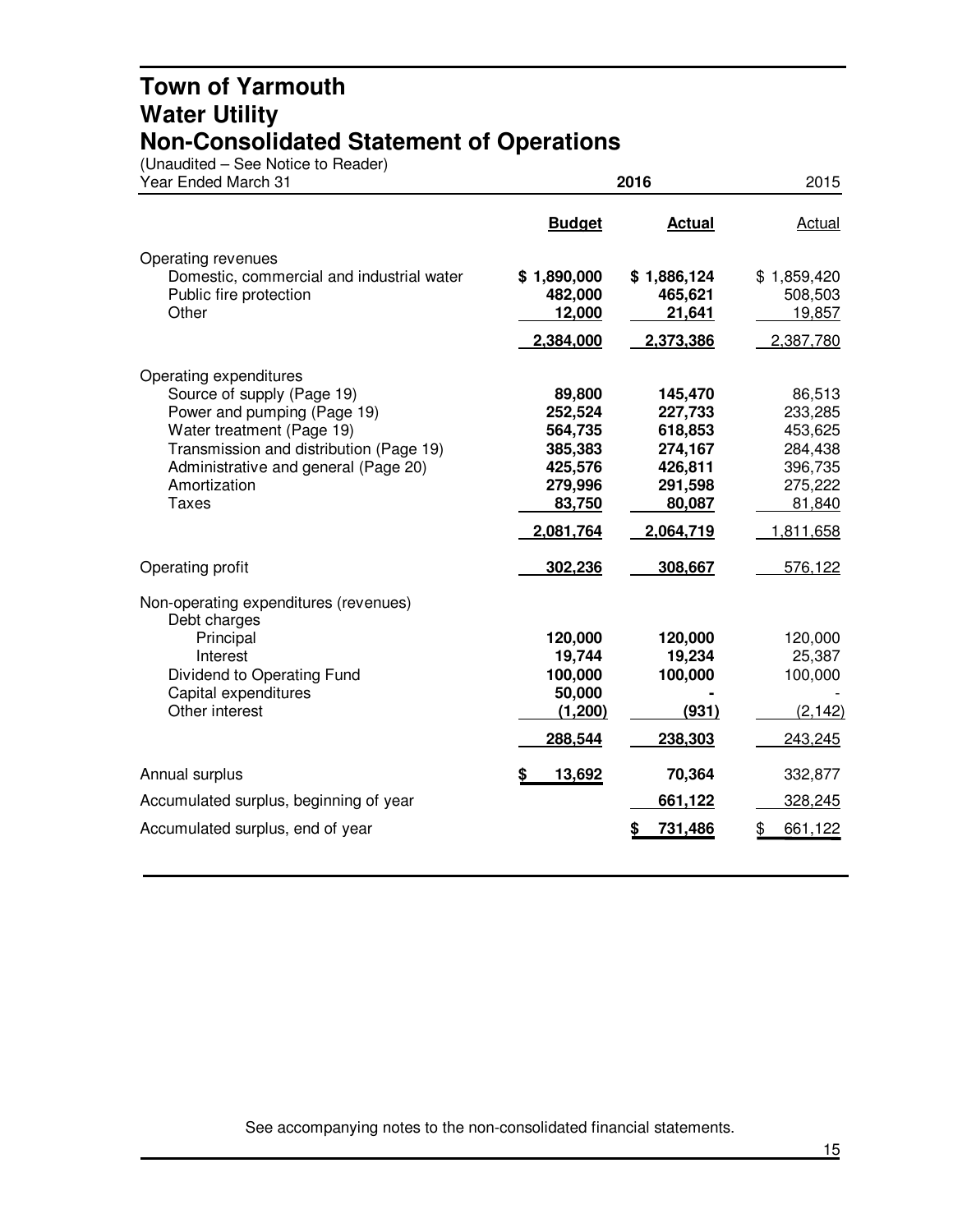#### **Town of Yarmouth Water Utility Non-Consolidated Operating Fund Balance Sheet**

(Unaudited – See Notice to Reader)

| March 31                                                                                                                                                                                                                   | 2016                                         | 2015                               |
|----------------------------------------------------------------------------------------------------------------------------------------------------------------------------------------------------------------------------|----------------------------------------------|------------------------------------|
| <b>Assets</b><br>Cash and cash equivalents                                                                                                                                                                                 | 397,210<br>\$                                | 135,596<br>\$                      |
| Receivables<br>Rates (less allowance for doubtful accounts \$22,222;<br>2015 - \$15,342)<br>Due from other local governments<br>Due from Town, Operating Fund<br>Due from Water Utility, Capital Fund<br>Other receivables | 463,807<br>3,284<br>79,058                   | 506,175<br>3,284<br>273,037        |
| Trade<br><b>HST</b>                                                                                                                                                                                                        | 3,411<br>28,171<br>577,731                   | 3,411<br>19,356<br>805,263         |
| Prepaid expenses                                                                                                                                                                                                           | 2,625                                        |                                    |
| Inventories, at cost                                                                                                                                                                                                       | 15,000                                       | 15,000                             |
|                                                                                                                                                                                                                            | 992,566                                      | 955,859                            |
| <b>Liabilities</b><br>Payables and accruals<br>Payable to Town, Operating Fund<br>Payable to Water Utility, Capital Fund<br>Prepayment of water rates<br>Other                                                             | \$<br>160,192<br>14,915<br>85,973<br>261,080 | \$<br>210,398<br>84,339<br>294,737 |
| <b>Accumulated surplus</b><br>Accumulated surplus                                                                                                                                                                          | 731,486<br>992,566                           | 661,122<br>955,859                 |

On Behalf of the Town Council

Mayor Mayor Mayor Museum Mayor Museum Mayor Museum Mayor Museum Mayor Museum Mayor Museum Mayor Museum Mayor M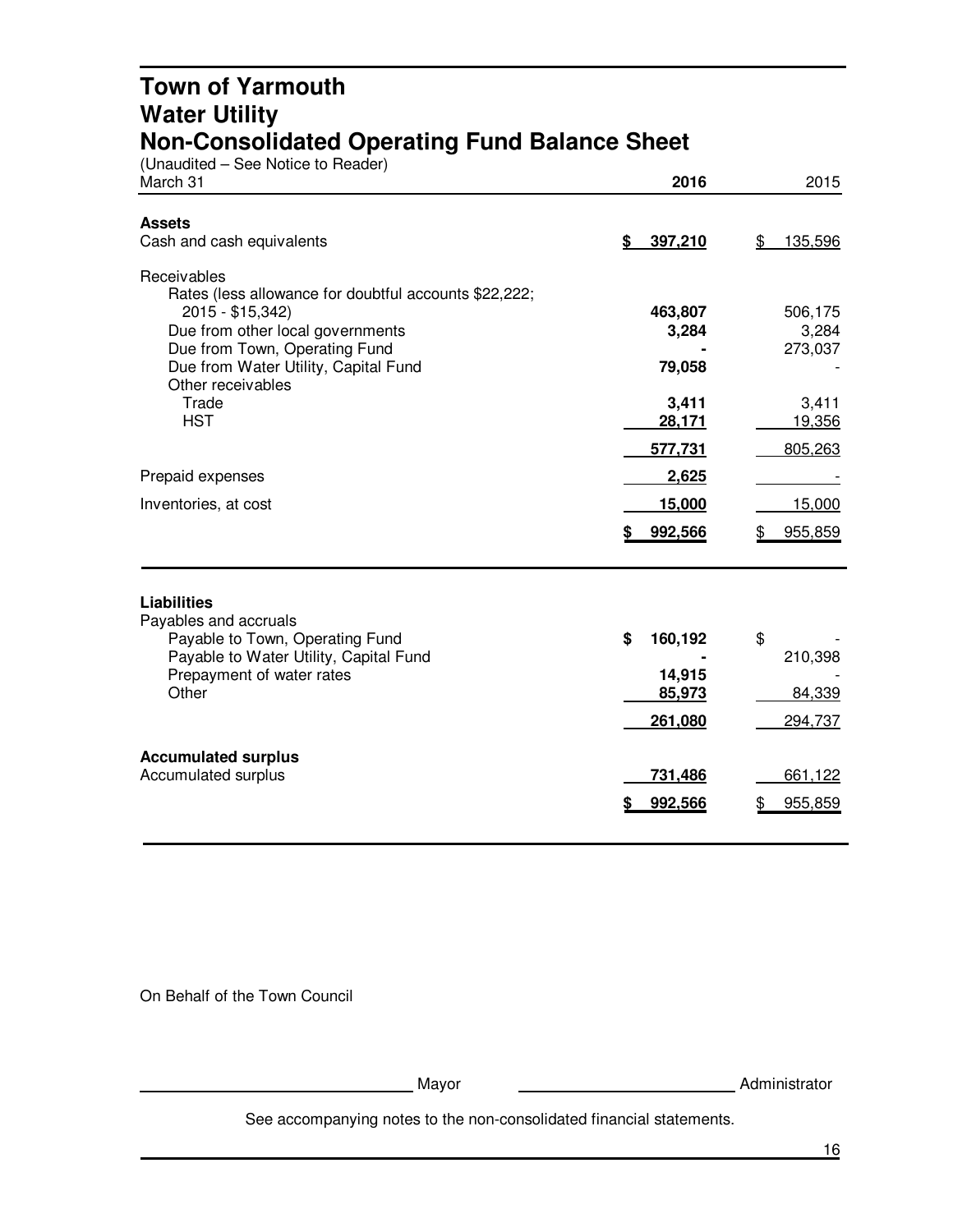#### **Town of Yarmouth Water Utility Non-Consolidated Capital Fund Balance Sheet**

| (Unaudited – See Notice to Reader)<br>March 31                                                                                                                                          | 2016                               | 2015                              |
|-----------------------------------------------------------------------------------------------------------------------------------------------------------------------------------------|------------------------------------|-----------------------------------|
| <b>Assets</b><br>Cash and cash equivalents in the amortization fund<br>Receivable from Town, Operating Fund<br>Receivable from Water Utility, Operating Fund<br>Tangible capital assets | \$<br>702,065<br>6                 | \$<br>695,111<br>6<br>210,398     |
| Utility plant and equipment (Page 18)                                                                                                                                                   | 14,704,761<br>\$15,406,832         | <u>14,415,307</u><br>\$15,320,822 |
| <b>Liabilities</b><br>Payable to Town, Capital Reserve<br>Payable to Water Utility, Operating Fund                                                                                      | \$<br>320,000<br>79,058<br>399,058 | \$<br>440,000<br>440,000          |
| <b>Equity</b><br>Investment in capital assets (Page 18)                                                                                                                                 | 15,007,774<br>\$15,406,832         | <u>14,880,822</u><br>\$15,320,822 |

On Behalf of the Town Council

Mayor Mayor Mayor Mayor Music Music Music Music Music Music Music Music Music Music Music Music Music Music Music Music Music Music Music Music Music Music Music Music Music Music Music Music Music Music Music Music Music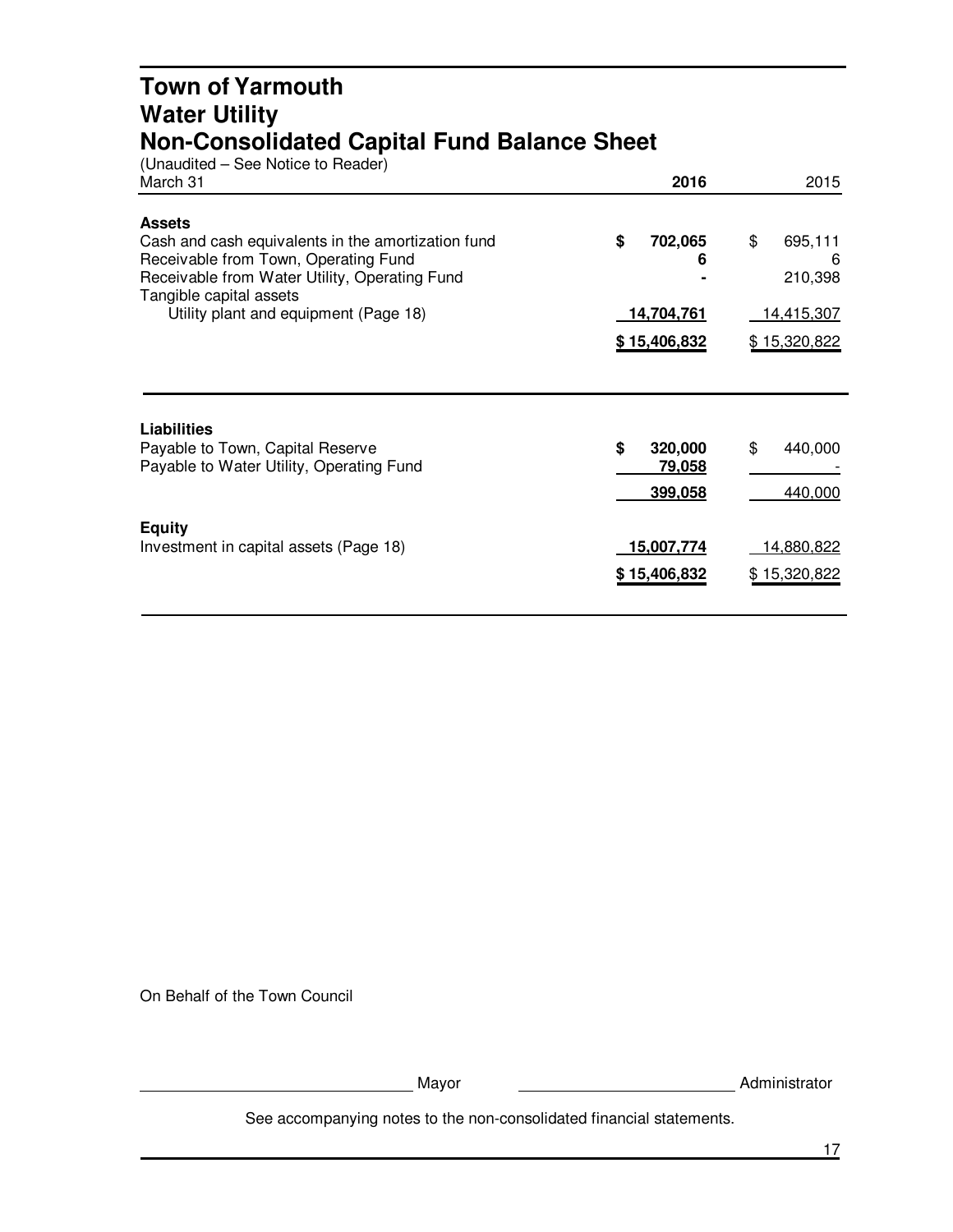#### **Town of Yarmouth Water Utility Non-Consolidated Tangible Capital Assets**

(Unaudited – See Notice to Reader)

| March 31                     | 2016          | 2015          |
|------------------------------|---------------|---------------|
| Land and rights              | \$<br>497,249 | \$<br>497,249 |
| Structures and improvements  | 12,920,038    | 12,920,038    |
| Electrical pumping equipment | 376,033       | 376,033       |
| Office equipment             | 145,588       | 22,259        |
| Purification equipment       | 142,952       | 142,952       |
| <b>Transmission mains</b>    | 1,280,758     | 1,280,758     |
| Distribution mains           | 3,294,326     | 2,836,602     |
| Services                     | 298,877       | 298,877       |
| Meter and meter installation | 167,798       | 167,798       |
| Hydrants                     | 120,256       | 120,256       |
| Dam repairs                  | 240,865       | 240,865       |
| Transportation equipment     | 249,944       | 249,944       |
| Tools and work equipment     | 25,754        | 25,754        |
|                              | 19,760,438    | 19,179,385    |
| Accumulated amortization     | (5,055,677)   | (4,764,078)   |
| Net book value               | 14,704,761    | \$14,415,307  |

#### **Non-Consolidated Statement of Investment in Capital Assets**

| (Unaudited – See Notice to Reader)<br>March 31                   | 2016             | 2015             |
|------------------------------------------------------------------|------------------|------------------|
| Balance, beginning of year                                       | 14,880,822<br>S. | \$14,752,372     |
| Add<br>Term debt retired<br>Interest earned on amortization fund | 120,000<br>6,952 | 120,000<br>8,450 |
|                                                                  | 126,952          | 128,450          |
| Balance, end of year                                             | 15,007,774       | \$14,880,822     |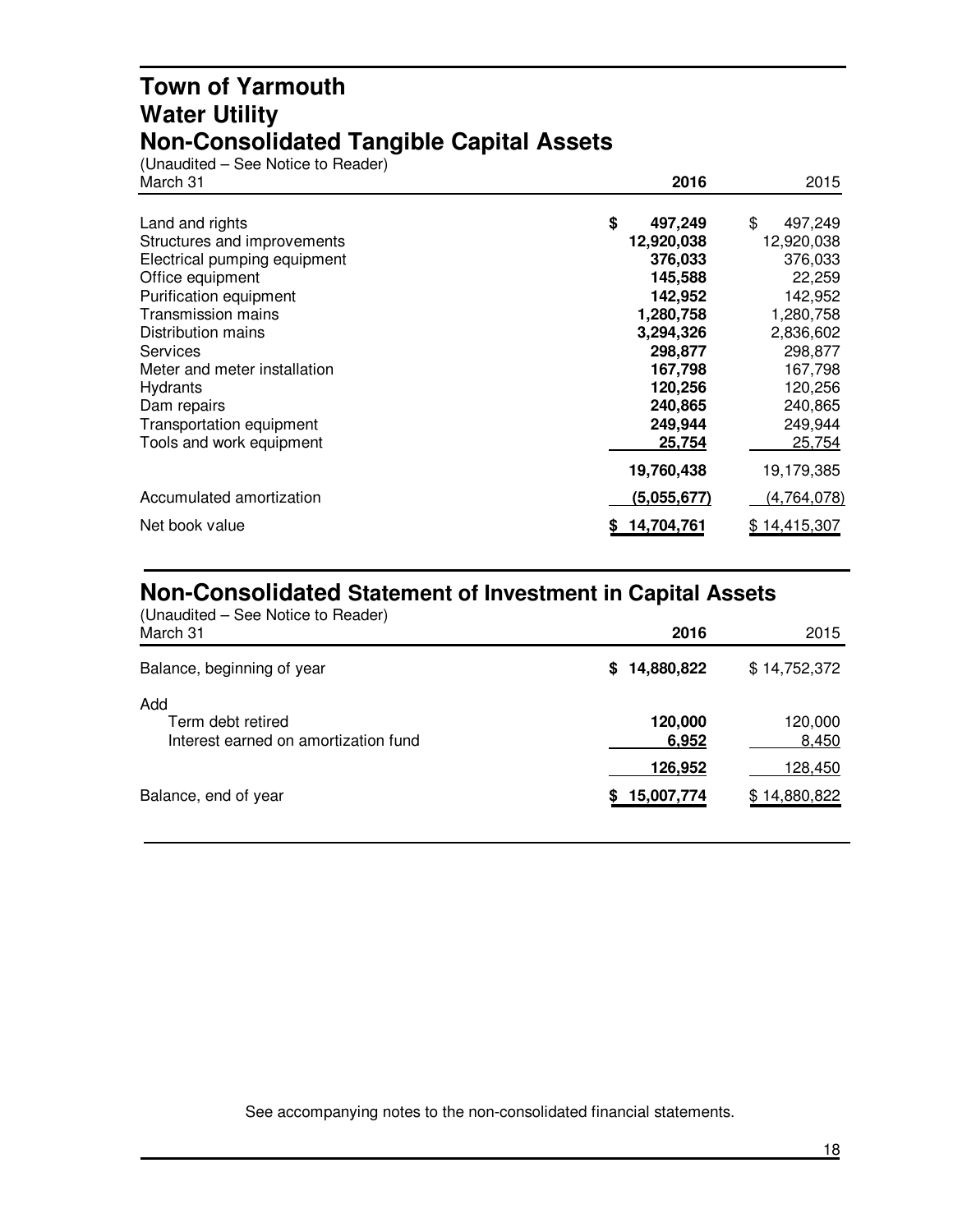#### **Town of Yarmouth Water Utility Non-Consolidated Schedules to Statement of Operations**

(Unaudited – See Notice to Reader)

| Year Ended March 31                                                                                                                                                                                                                                                                                                                                                             | 2016                                                                                                                                                                    | 2015                                                                                                                                                                                                                                                    |
|---------------------------------------------------------------------------------------------------------------------------------------------------------------------------------------------------------------------------------------------------------------------------------------------------------------------------------------------------------------------------------|-------------------------------------------------------------------------------------------------------------------------------------------------------------------------|---------------------------------------------------------------------------------------------------------------------------------------------------------------------------------------------------------------------------------------------------------|
|                                                                                                                                                                                                                                                                                                                                                                                 | <b>Budget</b>                                                                                                                                                           | <b>Actual</b><br><b>Actual</b>                                                                                                                                                                                                                          |
| Source of supply<br>Supervision and engineering<br>Site consulting and testing<br>Other                                                                                                                                                                                                                                                                                         | \$<br>43,660<br>\$<br>46,140<br>\$<br>89,800<br>S                                                                                                                       | 30,293<br>\$<br>42,001<br>23,339<br>91,838<br>44,512<br>145,470<br>86,513<br>\$                                                                                                                                                                         |
| Power and pumping<br>Supervision and engineering<br>Fuel and power<br>Maintenance of structure<br>Maintenance of equipment<br>Supplies<br>Other including telephone                                                                                                                                                                                                             | \$<br>31,850<br>\$<br>185,000<br>14,500<br>4,774<br>5,000<br>11,400<br>252,524                                                                                          | 30,031<br>\$<br>27,688<br>144,546<br>174,249<br>1,026<br>9,427<br>31,756<br>11,127<br>9,587<br>1,636<br>10,787<br>9,158<br>227,733<br>233,285                                                                                                           |
| Water treatment<br>Supervision and engineering<br>Supplies<br>Maintenance of structure<br>Maintenance of equipment                                                                                                                                                                                                                                                              | \$<br>\$<br>31,850<br>507,580<br>5,305<br>20,000<br>564,735                                                                                                             | 30,031<br>\$<br>28,388<br>574,341<br>380,350<br>374<br>1,300<br>14,107<br>43,587<br>\$618,853<br>453,625                                                                                                                                                |
| Transmission and distribution<br>Supervision and engineering<br>Operation of mains<br>Operation of meters<br>Maintenance of reservoirs<br>Maintenance of structure<br>Maintenance of mains<br>Maintenance of hydrants<br>Maintenance of meters<br>Maintenance of services<br>Transportation and travel<br>Salaries - mowing<br>Shop expenses<br>Rent<br>Clothing<br>Leak survey | \$<br>\$<br>43,700<br>30,000<br>42,900<br>5,000<br>5,000<br>95,000<br>24,000<br>35,000<br>72,000<br>2,046<br>2,732<br>10,020<br>2,185<br>800<br>15,000<br>385,383<br>\$ | \$<br>41,000<br>30,293<br>32,995<br>29,332<br>47,377<br>44,736<br>3,836<br>5,089<br>10,027<br>51,013<br>75,351<br>5,342<br>10,939<br>32,409<br>27,692<br>36,308<br>48,293<br>533<br>260<br>16,715<br>1,742<br>599<br>663<br>6,061<br>274,167<br>284,438 |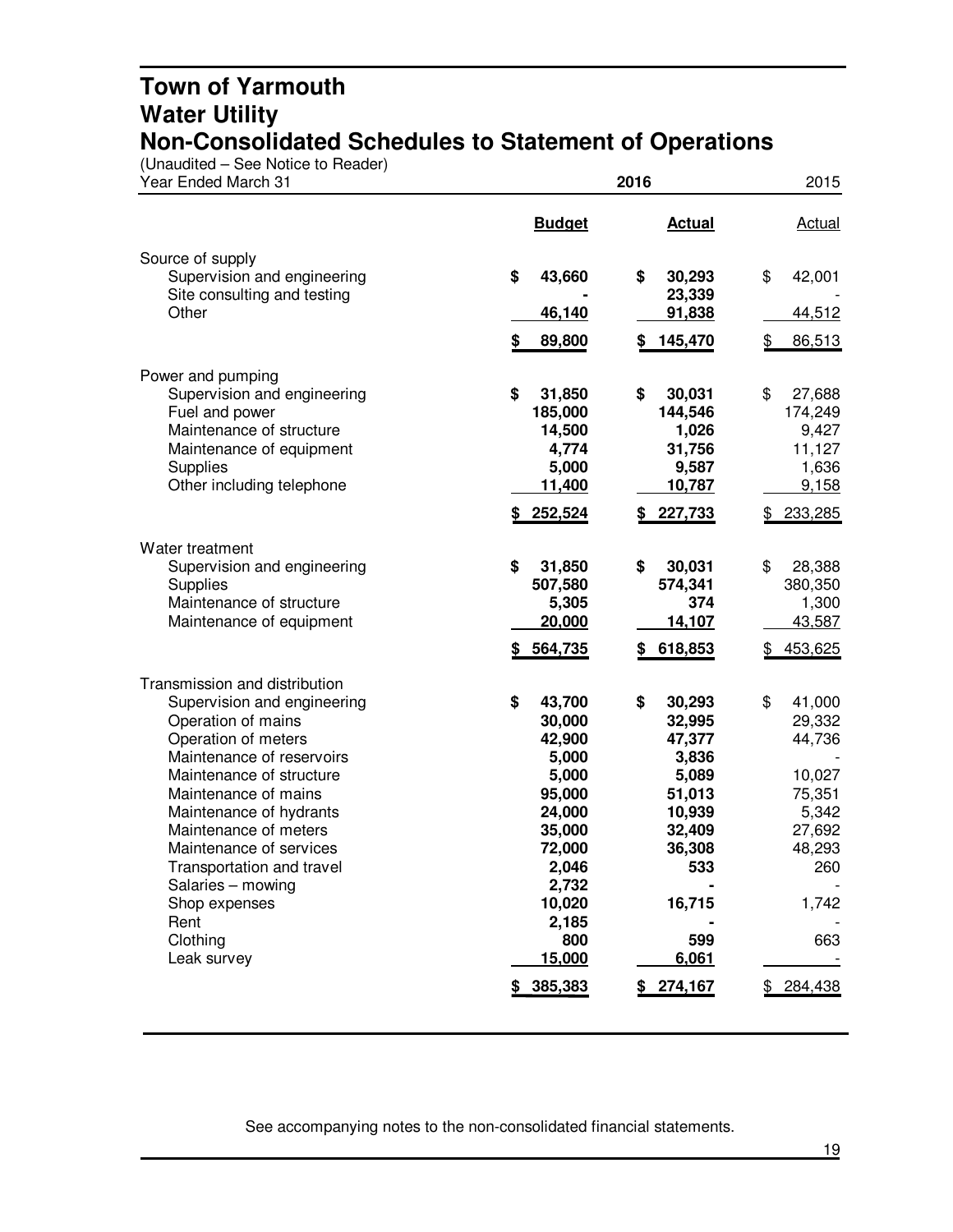#### **Town of Yarmouth Water Utility Non-Consolidated Schedules to Statement of Operations**

(Unaudited – See Notice to Reader)

| Year Ended March 31        |               | 2016          |                |  |
|----------------------------|---------------|---------------|----------------|--|
| Administrative and general | <b>Budget</b> | <b>Actual</b> | <b>Actual</b>  |  |
| <b>Salaries</b>            | 224,420<br>\$ | \$226,859     | \$<br>199,960  |  |
| Employee benefits          | 112,424       | 123,300       | 119,133        |  |
| Insurance                  | 10,200        | 10,128        | 11,558         |  |
| Office                     | 9,600         | 5,327         | 9,111          |  |
| Rent                       | 32,782        | 30,000        | 30,000         |  |
| Audit                      | 5,900         | 5,110         | 6,000          |  |
| Regulatory expenses        | 5,200         | 2,688         | 2,738          |  |
| Other                      | 25,050        | 23,399        | 18,235         |  |
|                            | 425,576       | \$426,811     | 396,735<br>\$. |  |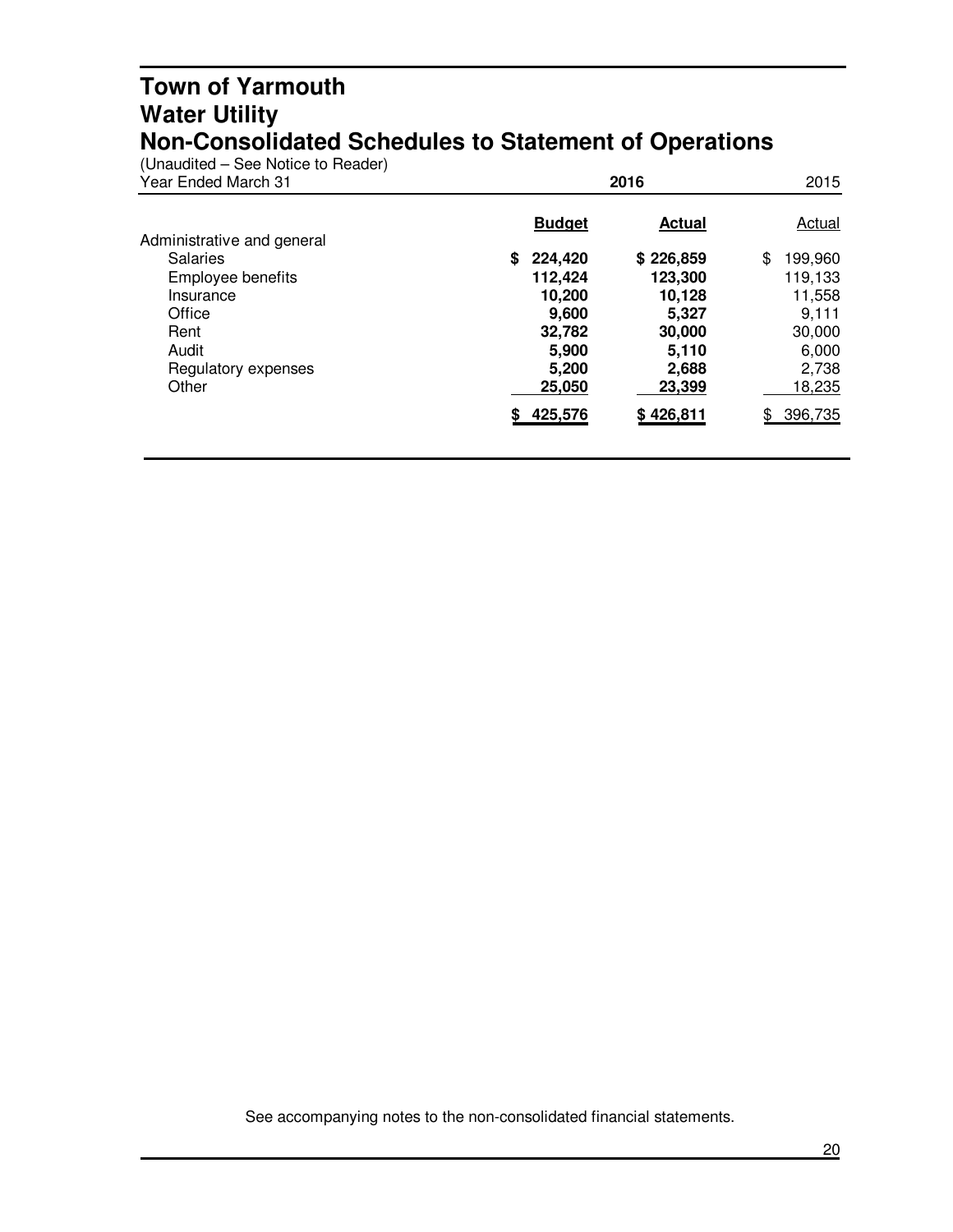#### **Town of Yarmouth Non-Consolidated Trust Fund Balance Sheet**

(Unaudited – See Notice to Reader)

| March 31                                        |                 |           |                  |           | 2016         | 2015         |
|-------------------------------------------------|-----------------|-----------|------------------|-----------|--------------|--------------|
|                                                 | War<br>Memorial | R. Bench  | Mayor's<br>photo | Heritage  | <b>Total</b> | <b>Total</b> |
| <b>Assets</b>                                   |                 |           |                  |           |              |              |
| Cash and<br>cash equivalents<br>Receivable from | 7,371<br>\$     | \$<br>849 | \$6,382          | \$219,836 | \$234,438    | \$269,307    |
| Operating fund                                  |                 | 6         | 6                |           | 26           | 26           |
|                                                 | \$<br>7,378     | 855<br>\$ | \$6,388          | \$219,843 | \$234,464    | \$269,333    |
| <b>Reserves</b><br>Trust fund reserves          | 7,378<br>\$     | 855<br>\$ | 6,388<br>\$      | \$219,843 | \$234,464    | \$269,333    |

## **Non-Consolidated Statement of Trust Fund Reserves**

| (Unaudited – See Notice to Reader)<br>March 31                               |                   |                          |                                      |                                                | 2016                                    | 2015                         |
|------------------------------------------------------------------------------|-------------------|--------------------------|--------------------------------------|------------------------------------------------|-----------------------------------------|------------------------------|
| Balance, beginning<br>of year<br>Donations<br>Withdrawals<br>Interest earned | \$<br>7,305<br>73 | \$<br>846<br>-<br>-<br>9 | \$43,516<br>3,500<br>(40, 700)<br>72 | \$217,666<br>$\overline{\phantom{a}}$<br>2,177 | \$269,333<br>3,500<br>(40,700)<br>2,331 | \$249,675<br>16,500<br>3,158 |
| Balance, end of year                                                         | 7,378             | \$<br>855                | \$6,388                              | \$219,843                                      | \$234,464                               | \$269,333                    |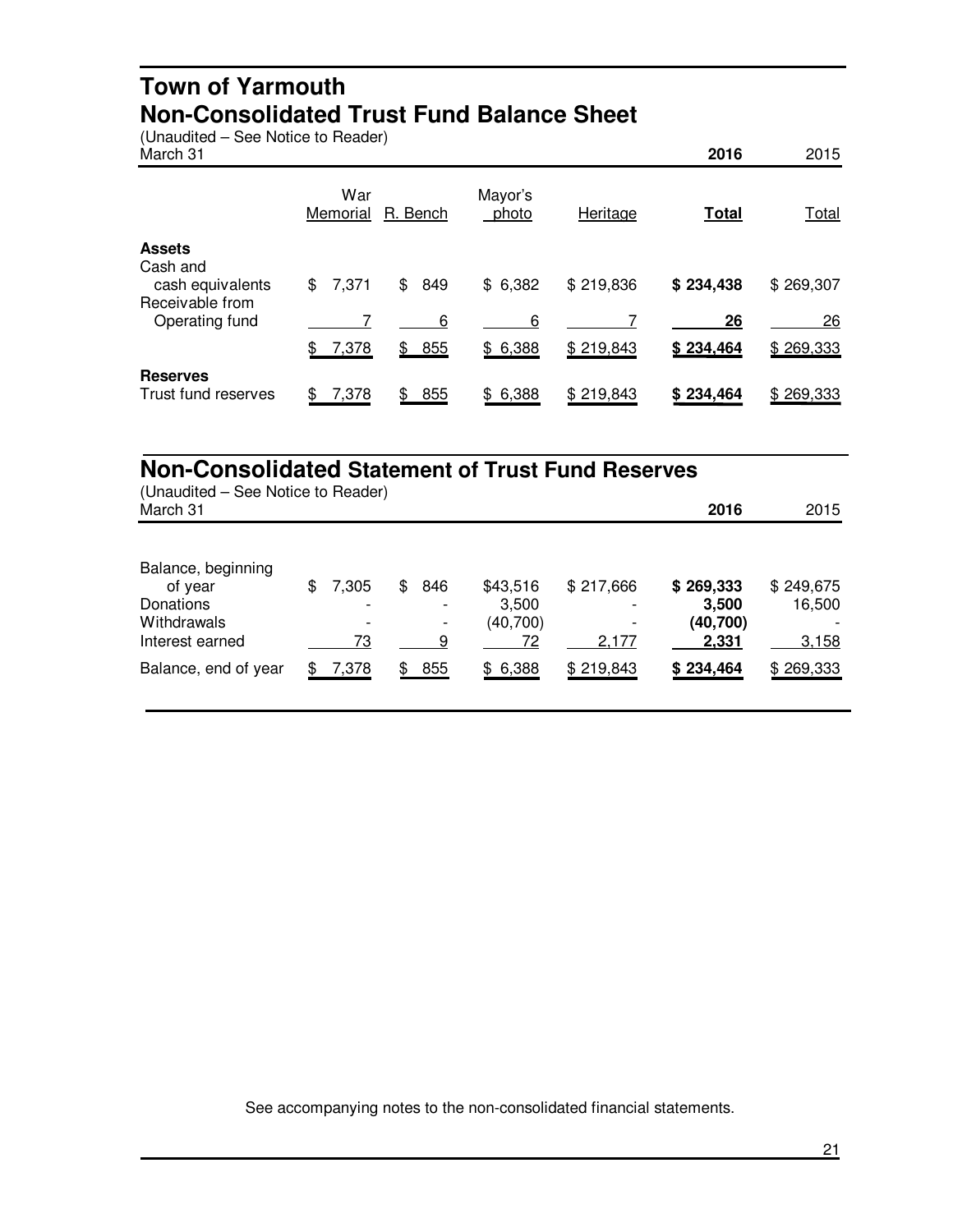#### **Town of Yarmouth Non-Consolidated Capital Reserve Fund Balance Sheet**

| (Unaudited – See Notice to Reader)<br>March 31                                                                              | 2016                                | 2015                         |
|-----------------------------------------------------------------------------------------------------------------------------|-------------------------------------|------------------------------|
| <b>Assets</b><br>Cash and cash equivalents<br>Receivable from Operating Fund<br>Receivable from Water Utility, Capital Fund | \$1,915,591<br>60,000               | \$<br>734,795<br>1,086,269   |
| repayable in monthly principal payments of \$10,000<br>with interest at 5.2%                                                | 320,000<br>\$2,295,591              | 440,000<br>2,261,064<br>\$   |
| <b>Liabilities</b><br>Deferred revenue $-$ gas tax                                                                          | \$<br>876,469                       | 1,189,468<br>\$.             |
| <b>Equity</b><br>Reserve                                                                                                    | <u>1,419,122</u><br>2,295,591<br>\$ | 1,071,596<br>2,261,064<br>\$ |

## **Non-Consolidated Statement of Capital Reserve Fund**

| (Unaudited - See Notice to Reader)<br>March 31                            |                     |             | 2016         | 2015             |
|---------------------------------------------------------------------------|---------------------|-------------|--------------|------------------|
|                                                                           | Landfill<br>closure | Other       | <b>Total</b> | Total            |
| Balance, beginning of year                                                | \$<br>28,962        | \$1,042,634 | \$1,071,596  | \$1,177,571      |
| Deferral of interest earned on gas tax<br>Gas tax rebate deferred revenue |                     |             |              | (19, 518)        |
| recognized                                                                |                     | 312,999     | 312,999      | 1,103            |
| Transfer from Operating Fund                                              |                     | 20,000      | 20,000       | 20,000           |
| <b>Transfer to Operating Fund</b>                                         |                     |             |              | (116, 946)       |
| Interest on investments and savings                                       | 1,636               | 12,891      | 14,527       | 9,386            |
| Balance, end of year                                                      | 30,598              | \$1,388,524 | \$1,419,122  | 1,071,596<br>\$. |

On Behalf of the Town Council

Mayor Mayor Mayor Mayor Music Music Music Music Music Music Music Music Music Music Music Music Music Music Music Music Music Music Music Music Music Music Music Music Music Music Music Music Music Music Music Music Music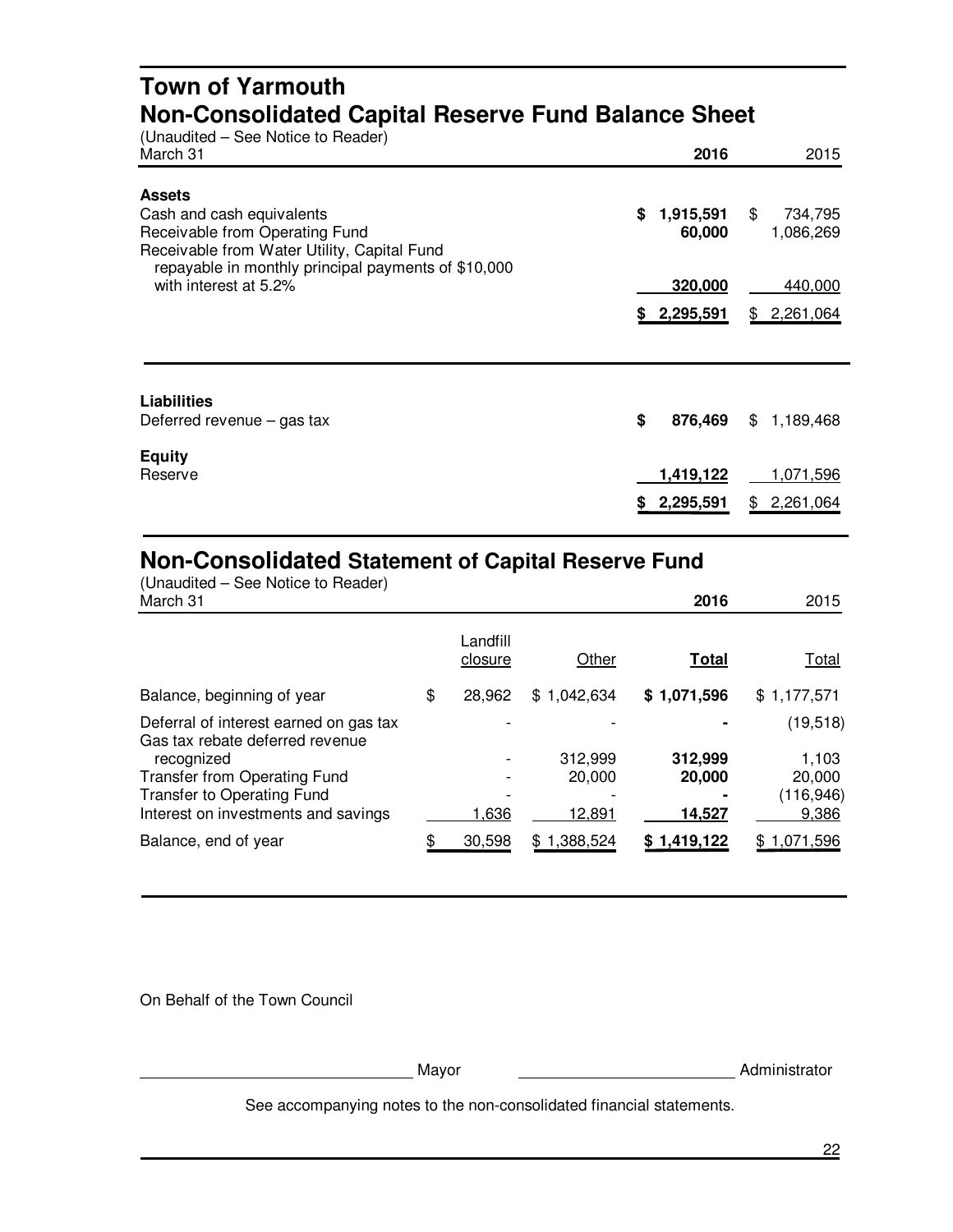| <b>Town of Yarmouth</b><br>Non-Consolidated Operating Reserve Fund Balance Sheet<br>(Unaudited - See Notice to Reader) |                                                |                                                   |  |  |  |
|------------------------------------------------------------------------------------------------------------------------|------------------------------------------------|---------------------------------------------------|--|--|--|
| March 31                                                                                                               | 2016                                           | 2015                                              |  |  |  |
| <b>Assets</b><br>Cash and cash equivalents<br>Due from Operating Fund                                                  | \$1,073,955<br><u>1,153,719</u><br>\$2,227,674 | \$1,063,322<br><u>1,153,719</u><br>\$2,217,041    |  |  |  |
| <b>Equity</b><br>Reserve                                                                                               | \$2,227,674                                    | \$2,217,041                                       |  |  |  |
| <b>Non-Consolidated Statement of Operating Reserve Fund</b>                                                            |                                                |                                                   |  |  |  |
| (Unaudited – See Notice to Reader)<br>March 31                                                                         | 2016                                           | 2015                                              |  |  |  |
| Balance, beginning of year<br><b>Transfer to Operating Fund</b><br>Interest and other income<br>Balance, end of year   | \$2,217,041<br>10,633<br>\$2,227,674           | \$2,475,774<br>(275,000)<br>16,267<br>\$2,217,041 |  |  |  |

On Behalf of the Town Council

Mayor Administrator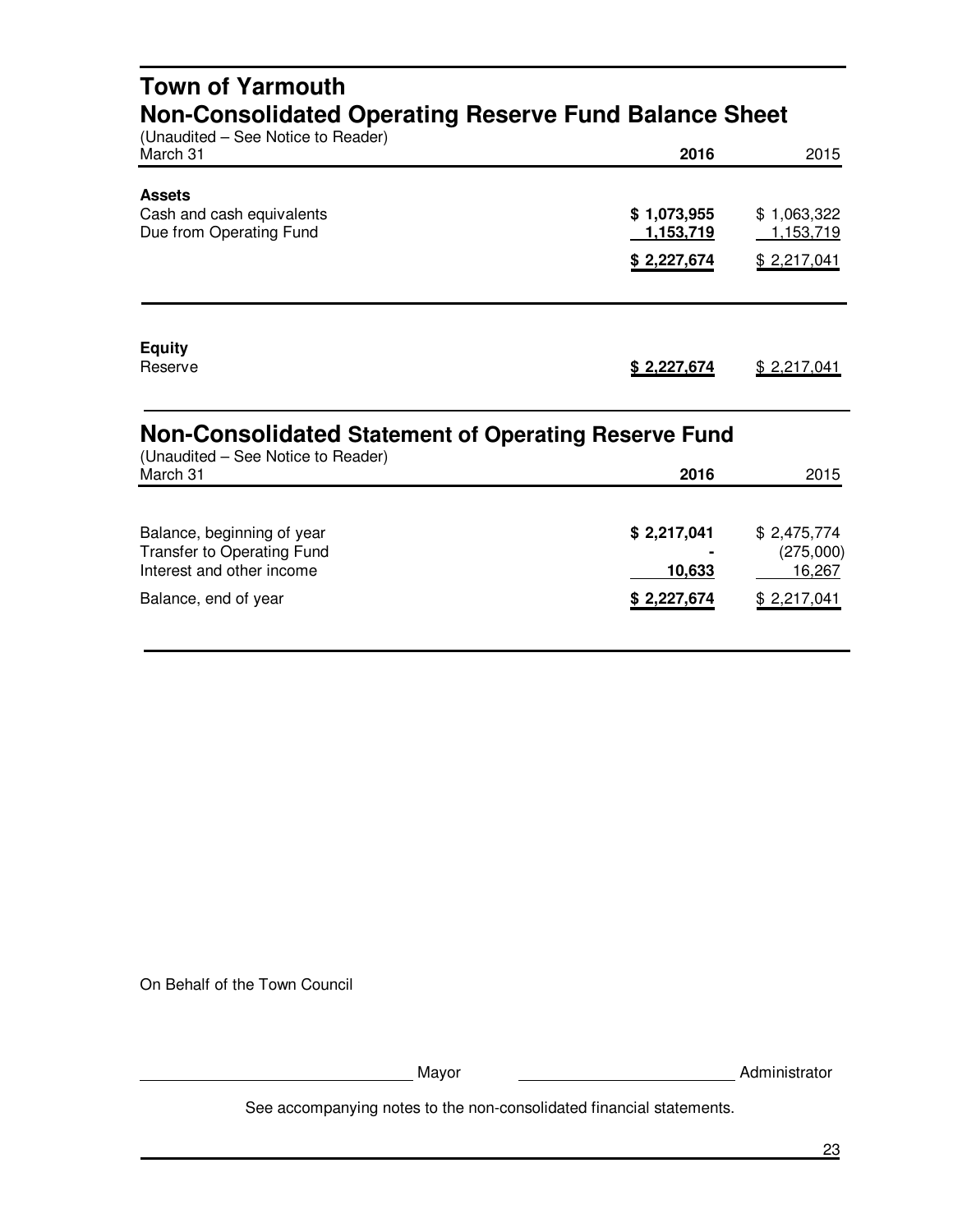#### **Town of Yarmouth Notes to Non-Consolidated Financial Statements**

(Unaudited – See Notice to Reader) Year Ended March 31, 2016

| 1.<br><b>Taxes receivable</b>                                                                                                                                                                                                |                                           |                          | 2016                                                   | 2015                                               |
|------------------------------------------------------------------------------------------------------------------------------------------------------------------------------------------------------------------------------|-------------------------------------------|--------------------------|--------------------------------------------------------|----------------------------------------------------|
|                                                                                                                                                                                                                              | <b>Current year</b>                       | <b>Prior year</b>        | <b>Total</b>                                           | Total                                              |
| Balance, beginning of year<br>Current year's levy<br>Interest on outstanding taxes                                                                                                                                           | \$<br>10,950,231<br>142,880<br>11,093,111 | \$1,043,583<br>1,043,583 | 1,043,583<br>S.<br>10,950,231<br>142,880<br>12,136,694 | \$1,177,788<br>10,972,127<br>159,474<br>12,309,389 |
| Deduct<br>Current year's collections<br>Reduced taxes                                                                                                                                                                        | 10,345,415<br>314,234<br>10,659,649       | 683,511<br>683,511       | 11,028,926<br>314,234<br>11,343,160                    | 10,929,869<br>335,937<br>11,265,806                |
| Balance, before allowance                                                                                                                                                                                                    | 433,462                                   | 360,072                  | 793,534                                                | 1,043,583                                          |
| Less valuation allowance                                                                                                                                                                                                     |                                           | 122,689                  | 122,689                                                | 109,057                                            |
| Balance, end of year                                                                                                                                                                                                         | 433,462<br>SБ                             | 237,383                  | 670,845                                                | 934,526                                            |
| Sewer rates receivable<br>2.                                                                                                                                                                                                 |                                           |                          | 2016                                                   | 2015                                               |
| Sewer rates receivable, gross                                                                                                                                                                                                |                                           |                          | \$<br>219,411                                          | \$<br>214,149                                      |
| Allowance<br>Balance, beginning of year<br>Accounts allowed for, net of write-offs<br>Balance, end of year                                                                                                                   |                                           |                          | 9,835<br>3,363<br>13,198                               | 8,913<br>922<br>9,835                              |
| Sewer rates receivable, net                                                                                                                                                                                                  |                                           |                          | 206,213<br>\$                                          | 204,314                                            |
| Due from controlled and non-controlled agencies<br>3.                                                                                                                                                                        |                                           |                          | 2016                                                   | 2015                                               |
| Mariners Centre Management Authority<br>Yarmouth Area Industrial Commission<br>Yarmouth County Solid Waste Management Authority<br>Yarmouth International Airport Corporation<br>Yarmouth Waterfront Development Corporation |                                           |                          | \$<br>52,649<br>446<br>164,490<br>68<br>58,637         | \$<br>148,098<br>84,364<br>(72, 977)<br>9,294      |

**\$ 276,290** \$ 168,779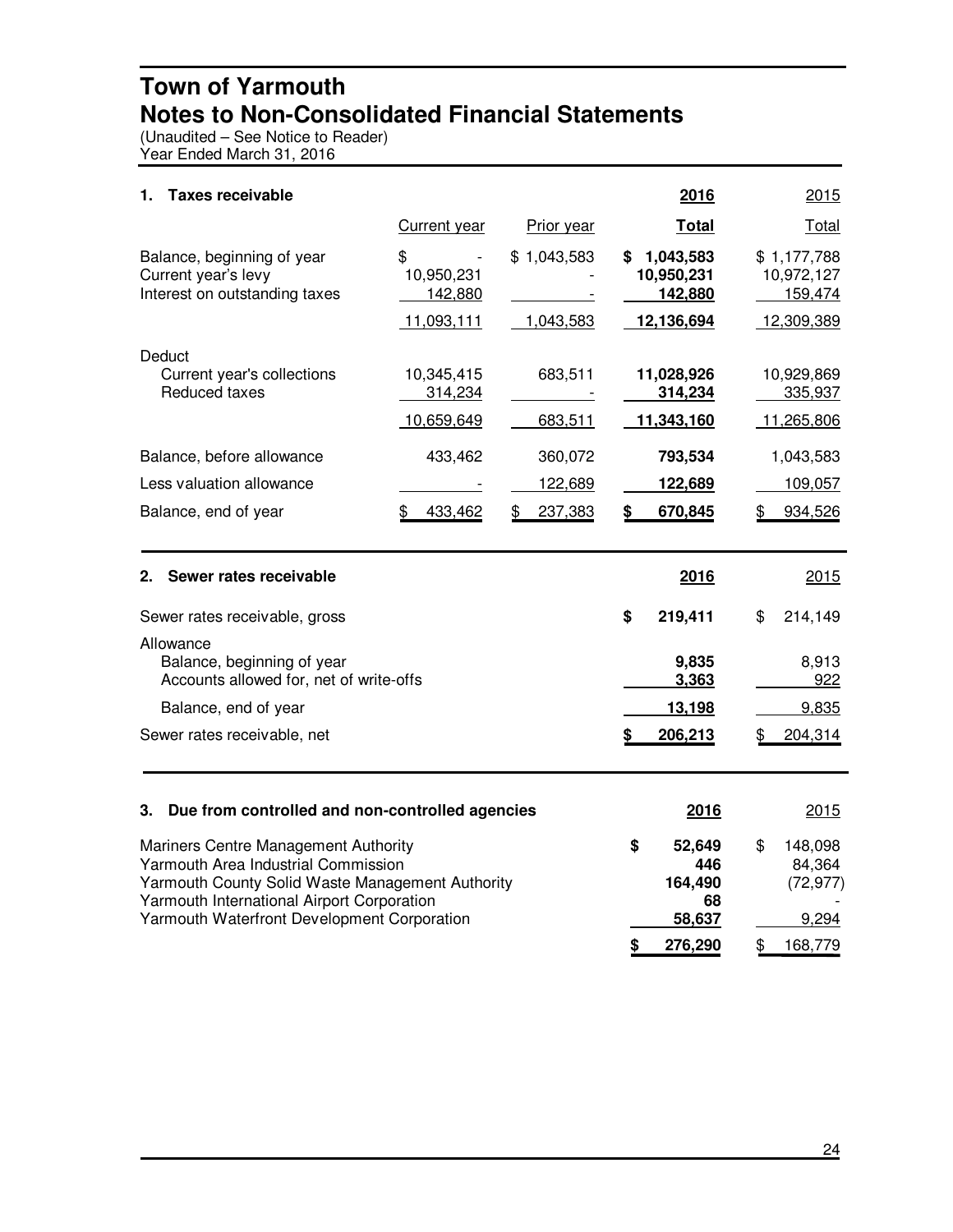#### **Town of Yarmouth Notes to Non-Consolidated Financial Statements**

(Unaudited – See Notice to Reader) Year Ended March 31, 2016

| Due to own funds<br>4.                                                                                                                                                        | 2016                                                                        | 2015                                                                         |
|-------------------------------------------------------------------------------------------------------------------------------------------------------------------------------|-----------------------------------------------------------------------------|------------------------------------------------------------------------------|
| <b>Capital Fund</b><br>Capital Reserve Fund<br><b>Operating Reserve Fund</b><br><b>Trust Fund</b><br><b>Water Utility Operating Fund</b><br><b>Water Utility Capital Fund</b> | \$<br>(441, 679)<br>60,000<br>1,153,719<br>26<br>(160, 192)<br>6<br>611,880 | \$<br>673,546<br>1,086,269<br>1,153,719<br>26<br>273,037<br>6<br>\$3,186,603 |
| <b>Accumulated surplus</b><br>5.                                                                                                                                              | 2016                                                                        | 2015                                                                         |
| Balance, beginning of year                                                                                                                                                    | \$<br>436,122                                                               | \$<br>731,560                                                                |
| Annual surplus (deficit)                                                                                                                                                      | 68,466                                                                      | (295,438)                                                                    |
| Balance, end of year                                                                                                                                                          | 504,588                                                                     | 436,122                                                                      |

#### **6. Long-term debt**

Principal repayments required in the next five years are as follows:

|      | General<br>capital | Water<br>Utility               | Total     |  |
|------|--------------------|--------------------------------|-----------|--|
| 2017 | \$400,000          | \$120,000                      | \$520,000 |  |
| 2018 | \$400,000          | \$120,000                      | \$520,000 |  |
| 2019 | \$400,000          | \$80,000                       | \$480,000 |  |
| 2020 | \$300,000          | \$<br>$\overline{\phantom{a}}$ | \$300,000 |  |
| 2021 | \$300,000          | \$<br>$\overline{\phantom{a}}$ | \$300,000 |  |
|      |                    |                                |           |  |